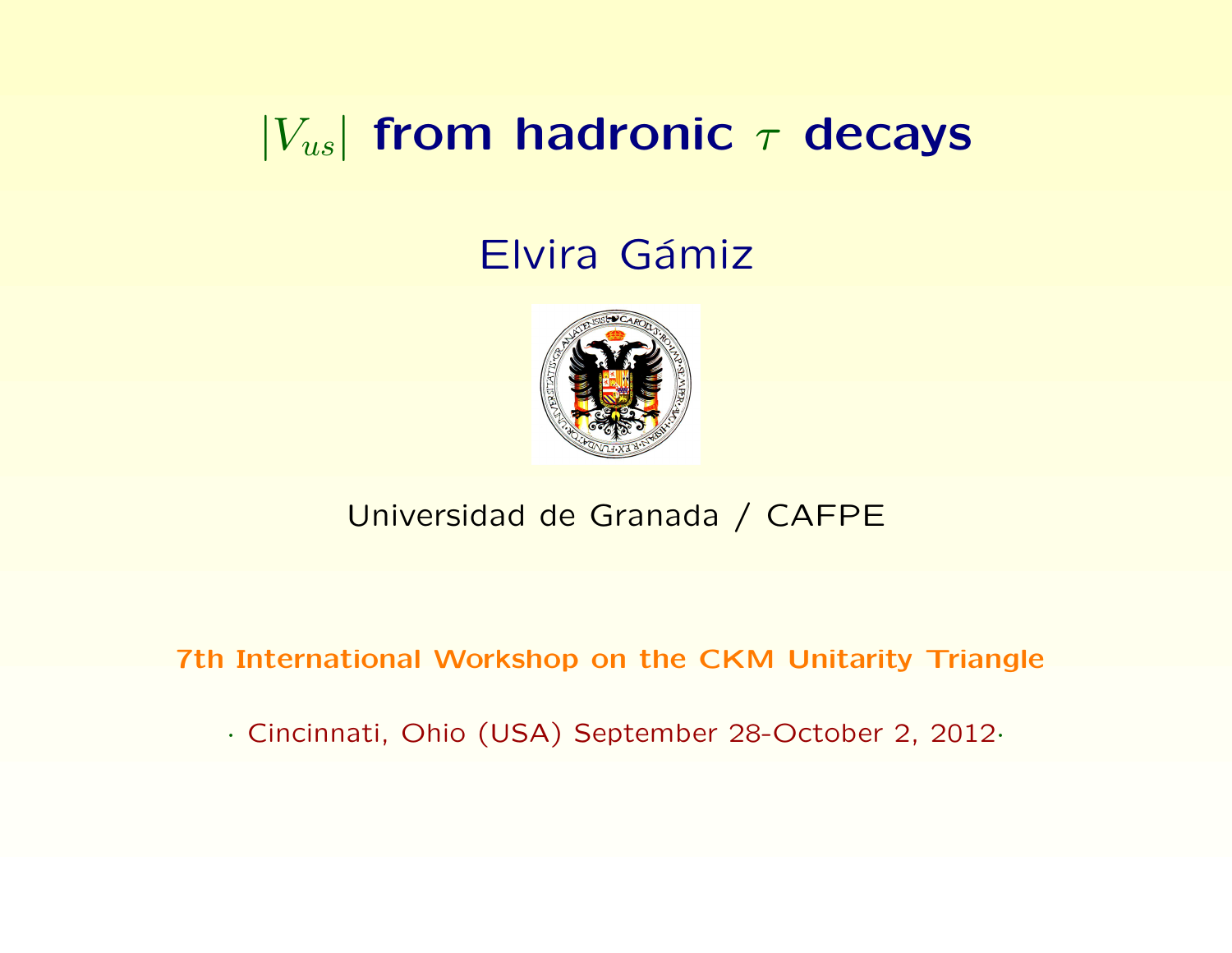## **Contents**

- 1. Introduction
- 2.  $|V_{us}|$  from inclusive Cabibbo-supressed hadronic  $\tau$  decays
- 3.  $|V_{us}|$  from exclusive  $B(\tau \to K\pi\nu)$
- 4.  $|V_{us}|$  from exclusive  $B(\tau \to K\nu)/B(\tau \to \pi\nu)$  and  $B(\tau \to K\nu)$
- 5. Summary of results and conclusions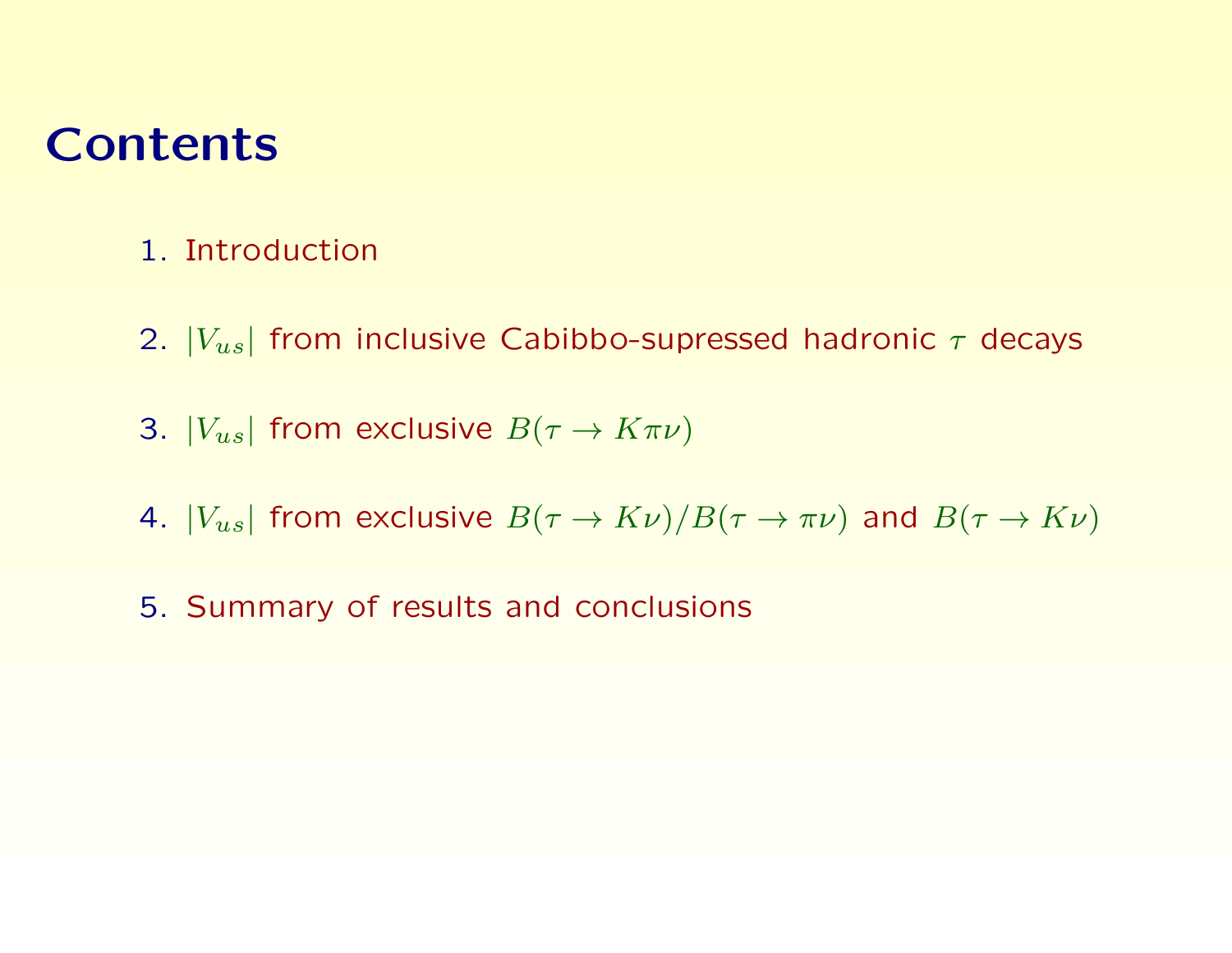Cabibbo-Kobayashi-Maskawa matrix element  $|V_{us}|$ 

# Fundamental parameter of the Standard Model

\* Check unitarity in the first row of CKM matrix.

 $\Delta_{CKM}=|V_{ud}|^2+|V_{us}|^2+|V_{ub}|^2-1=0.9999(6)$  PDG2012

fits to  $K_{l3}, K_{l2}$  exper. data and lattice results for  $f_+(0)^{K\to\pi}$  and  $f_K/f_\pi$ 

 $\rightarrow$   $\mathcal{O}(10 \text{ TeV})$  bound on the scale of new physics M. Antonelli et al, 1005.2323.

\* Input in UT analysis.

 $#$  Look for new physics effects in the comparison of  $|V_{us}|$  extracted from different processes: helicity suppressed  $K_{\mu 2}$ , helicity allowed  $K_{l3}$ , hadronic  $\tau$  decays.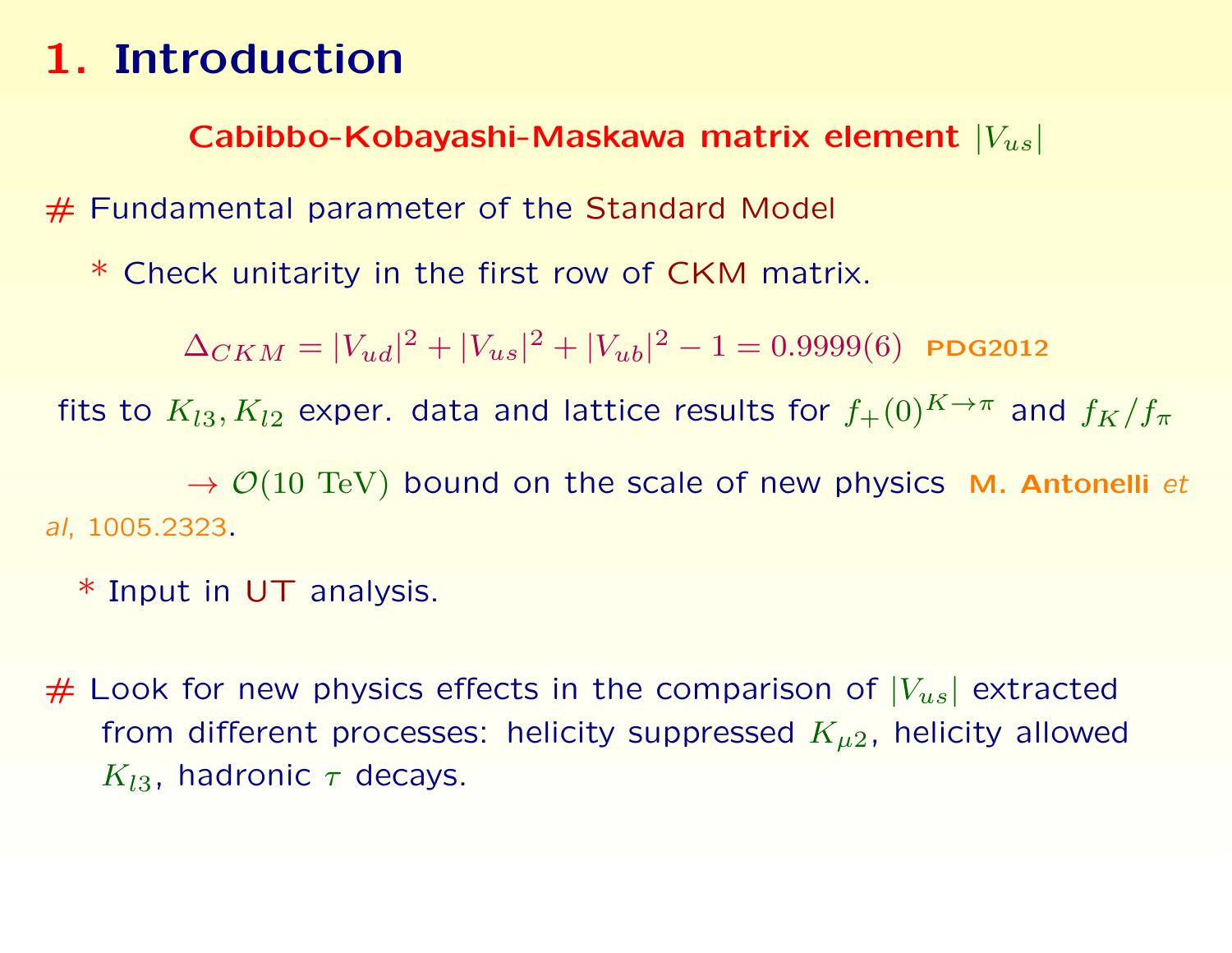The  $\tau$  is the only lepton massive enough to decay into hadrons

 $\rightarrow$  ideal ground to investigate hadronic weak currents.

# Using high precision experimental measurements of ALEPH, OPAL, Belle, BaBar (see I. Nugent's talk)

$$
R_{\tau} \equiv \frac{\Gamma[\tau^{-} \to \text{hadrons}(\gamma)]}{\Gamma[\tau^{-} \to e^{-} \overline{\nu_{e}} \nu_{\tau}(\gamma)]}
$$

(and related observables  $dR_{\tau}/ds$ )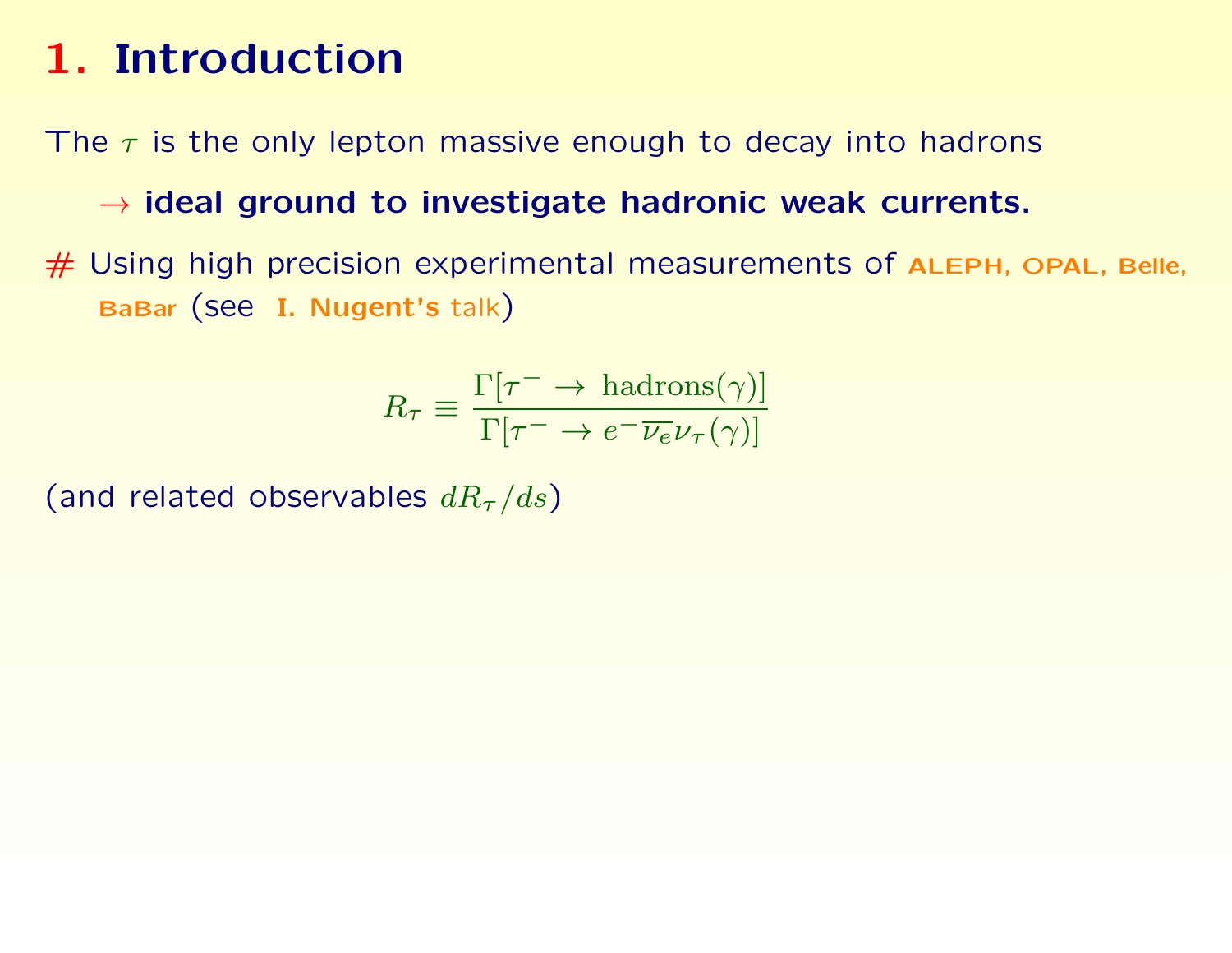The  $\tau$  is the only lepton massive enough to decay into hadrons

 $\rightarrow$  ideal ground to investigate hadronic weak currents.

 $#$  Using high precision experimental measurements of ALEPH, OPAL, Belle, BaBar (see I. Nugent's talk)

$$
R_{\tau} \equiv \frac{\Gamma[\tau^{-} \to \text{hadrons}(\gamma)]}{\Gamma[\tau^{-} \to e^{-} \overline{\nu_{e}} \nu_{\tau}(\gamma)]}
$$

(and related observables  $dR_{\tau}/ds$ )

Determination of the strong coupling  $\alpha_s$ : A. Pich, summary talk TAU12:

 $\alpha_s(m_\tau^2)_{\tau,av} = 0.334 \pm 0.014 \qquad \rightarrow \qquad \Big|\, \alpha_s(m_Z^2)_{\tau,av} = 0.1204 \pm 0.0016$ 

in perfect agreement with the value obtained from hadronic decays at the  $Z\text{: }\alpha_s(m_Z^2)_{\mathrm{Z\,width}}=0.1190\pm0.0027$ 

 $\rightarrow$  the most precise test of Asymptotic Freedom

 $\alpha_s^\tau$  $S_{s}^{\tau}(M_Z^2) - \alpha_s^Z$  $_s^Z(M_Z^2) = 0.0014 \pm 0.0016_\tau \pm 0.0027_Z$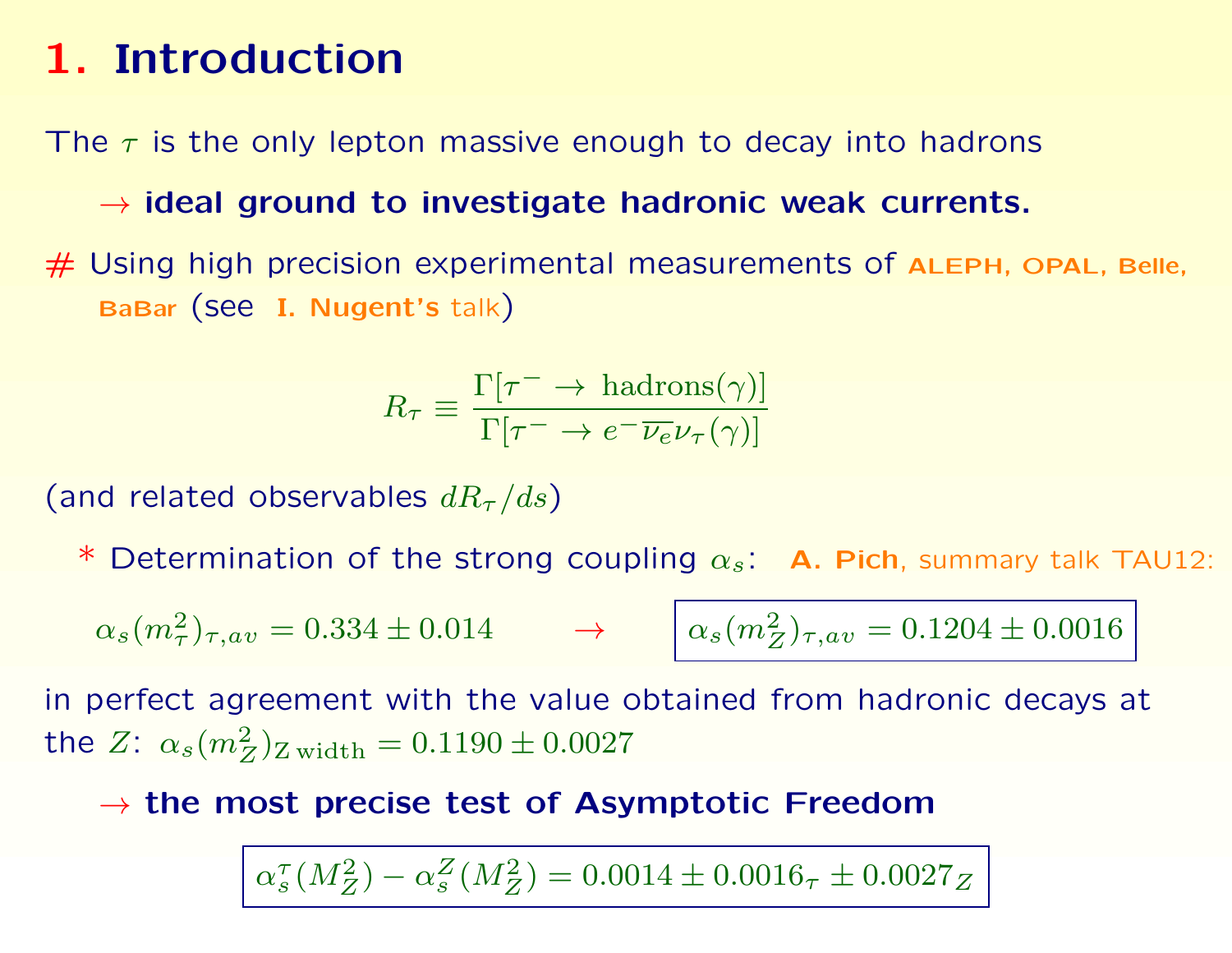$#$  Sizeable corrections in the semi-inclusive  $\tau$ -decay width into Cabbibo-suppressed modes due to  $SU(3)$  breaking.

$$
\delta R_{\tau} \equiv \frac{R_{\tau,V+A}}{|V_{ud}|^2} - \frac{R_{\tau,s}}{|V_{us}|^2}
$$

Dominated by  $m_s$  (flavour indep. uncertainties drop out in the difference)  $\rightarrow$  extraction of the strange quark mass Pich and Prades, hep-ph/9909244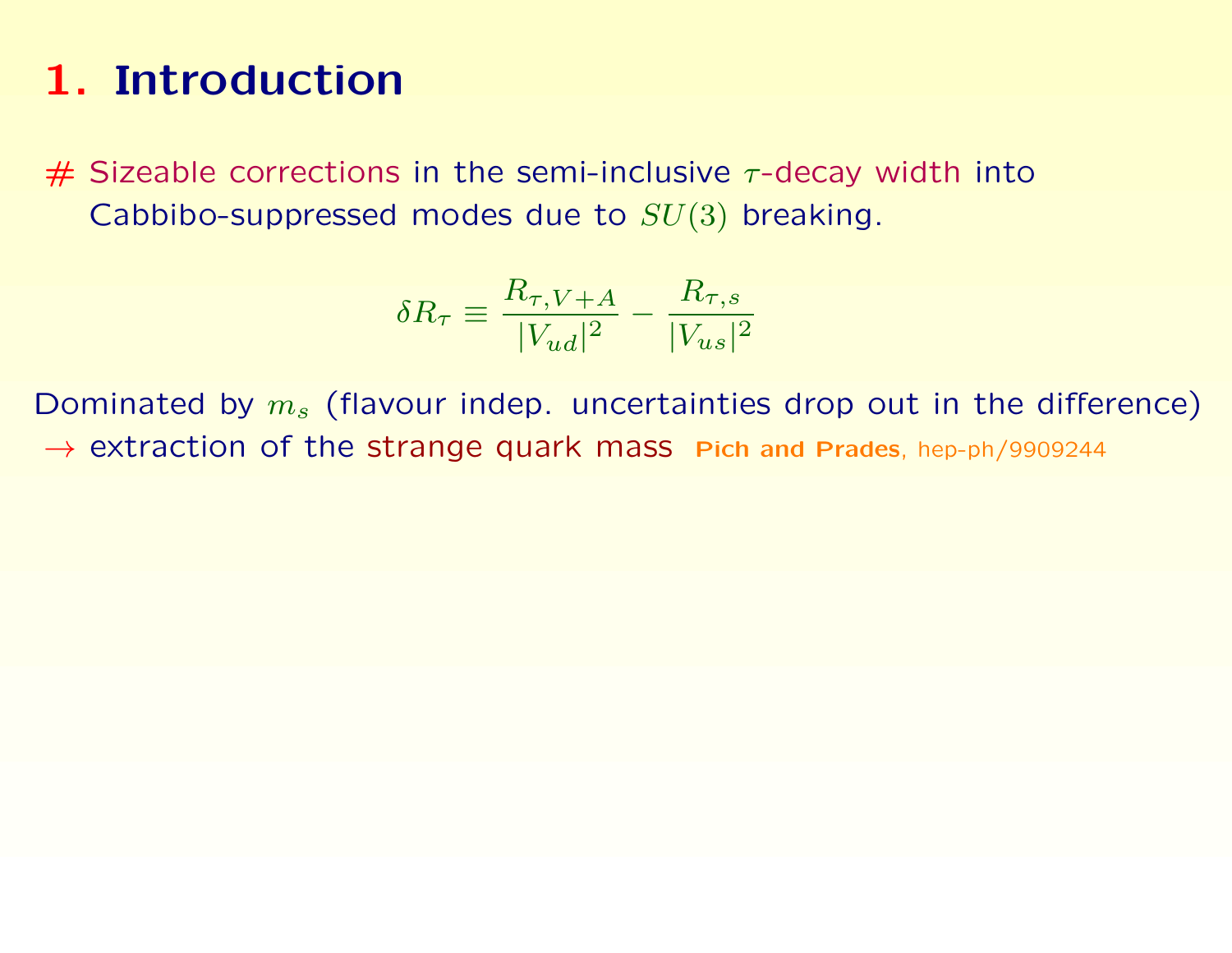$#$  Sizeable corrections in the semi-inclusive  $\tau$ -decay width into Cabbibo-suppressed modes due to  $SU(3)$  breaking.

$$
\delta R_{\tau} \equiv \frac{R_{\tau,V+A}}{|V_{ud}|^2} - \frac{R_{\tau,s}}{|V_{us}|^2}
$$

Dominated by  $m_s$  (flavour indep. uncertainties drop out in the difference) → extraction of the strange quark mass Pich and Prades, hep-ph/9909244

\* Strong dependence of  $m_s$  on  $|V_{us}|$ 

Determination of  $|V_{us}|$  from a fixed  $m_s$ 

E.G., Jamin, Pich, Prades,

Schwab, hep-ph/0212230,0408044

$$
|V_{us}|^2 = \frac{R_{\tau,S}^{exp}}{\frac{R_{\tau,V+A}^{exp}}{|V_{ud}|^2} - \delta R_{\tau}^{theory}}
$$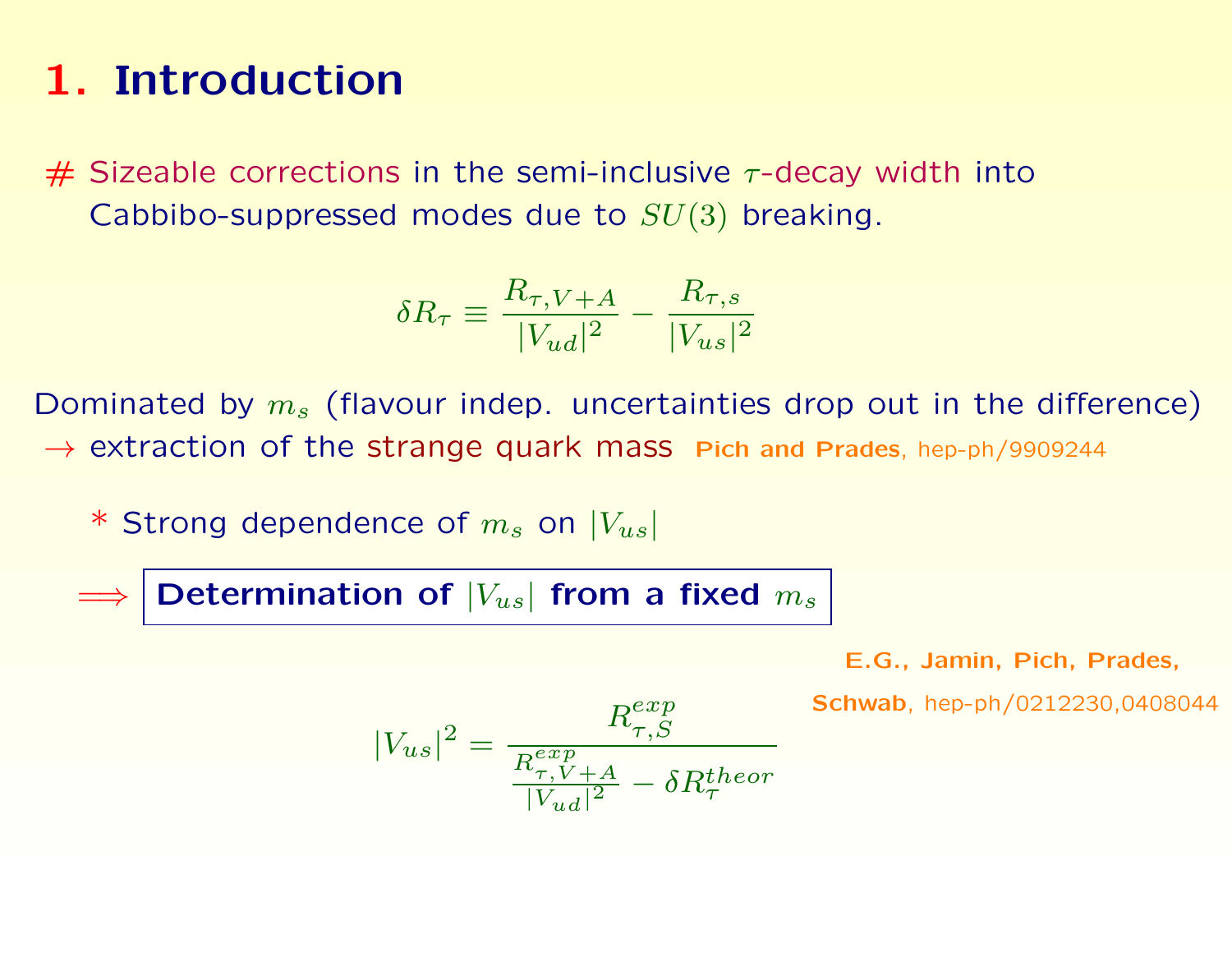$#$  Sizeable corrections in the semi-inclusive  $\tau$ -decay width into Cabbibo-suppressed modes due to  $SU(3)$  breaking.

$$
\delta R_{\tau} \equiv \frac{R_{\tau,V+A}}{|V_{ud}|^2} - \frac{R_{\tau,s}}{|V_{us}|^2}
$$

Dominated by  $m_s$  (flavour indep. uncertainties drop out in the difference) → extraction of the strange quark mass Pich and Prades, hep-ph/9909244

\* Strong dependence of  $m_s$  on  $|V_{us}|$ 

Determination of  $|V_{us}|$  from a fixed  $m_s$ 

E.G., Jamin, Pich, Prades,

Schwab, hep-ph/0212230,0408044

$$
|V_{us}|^2 = \frac{R_{\tau,S}^{exp}}{\frac{R_{\tau,V+A}^{exp}}{|V_{ud}|^2} - \delta R_{\tau}^{theory}}
$$

Advantage: Final error dominated by experimental uncertainty

 $\rightarrow$  potential to be competitive with best determinations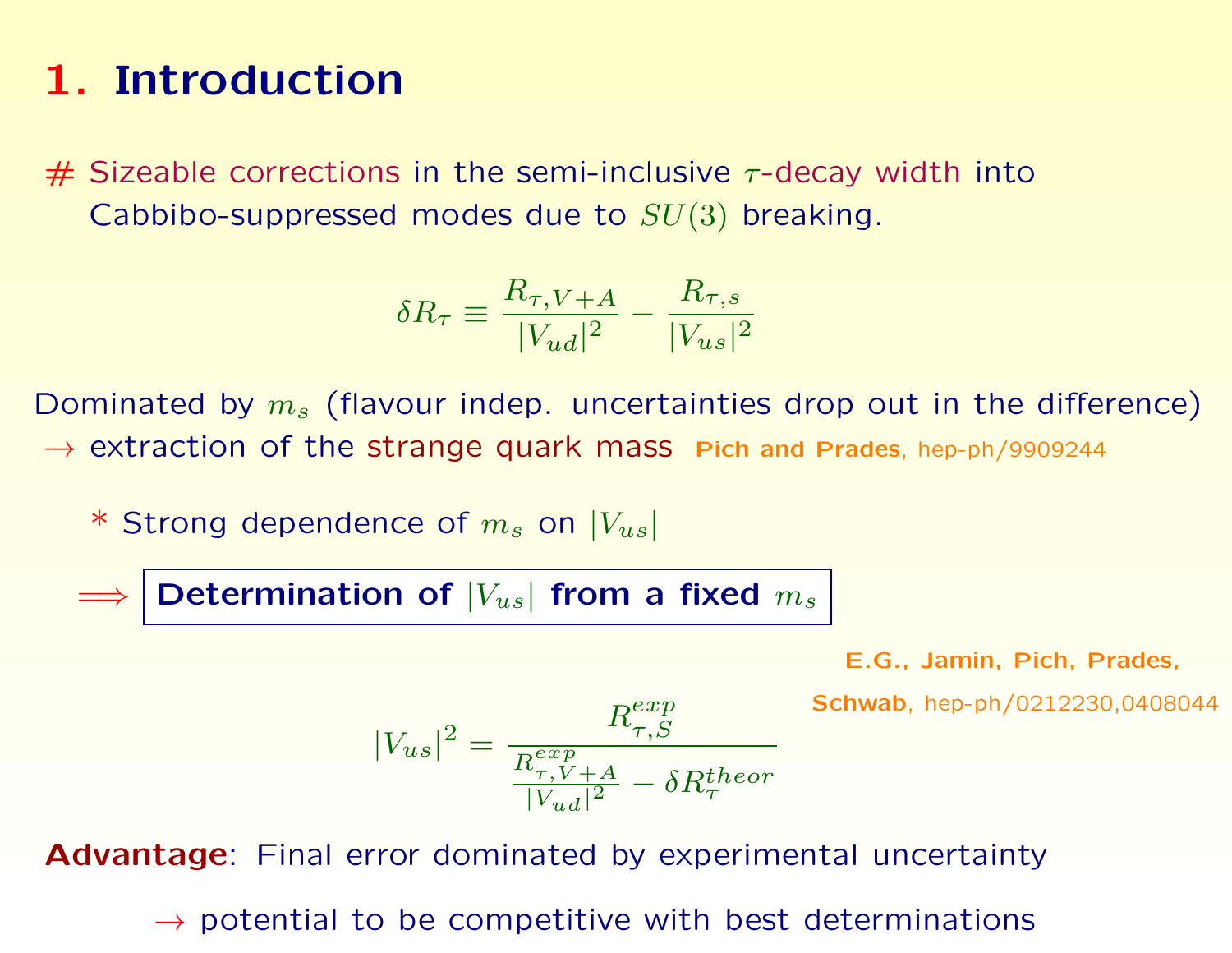2.  $|V_{us}|$  from inclusive Cabibbo-supressed hadronic  $\tau$  decays

E.G., Jamin, Pich, Prades, Schwab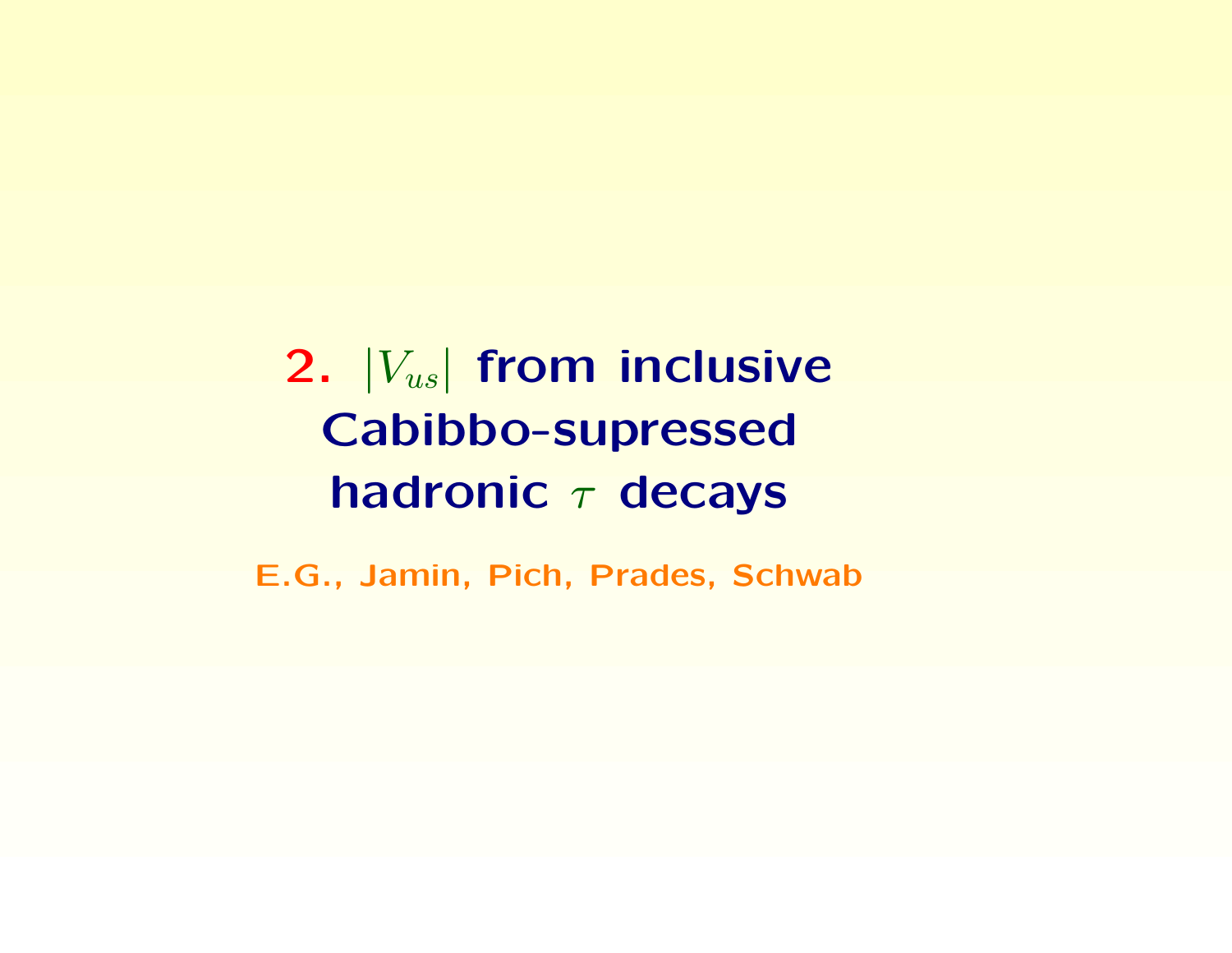The hadronic decay rate of the  $\tau$  is related to QCD correlators

$$
R_{\tau} \equiv \frac{\Gamma[\tau^{-} \to hadrons(\gamma)]}{\Gamma[\tau^{-} \to e^{-}\overline{\nu_{e}}\nu_{\tau}(\gamma)]}
$$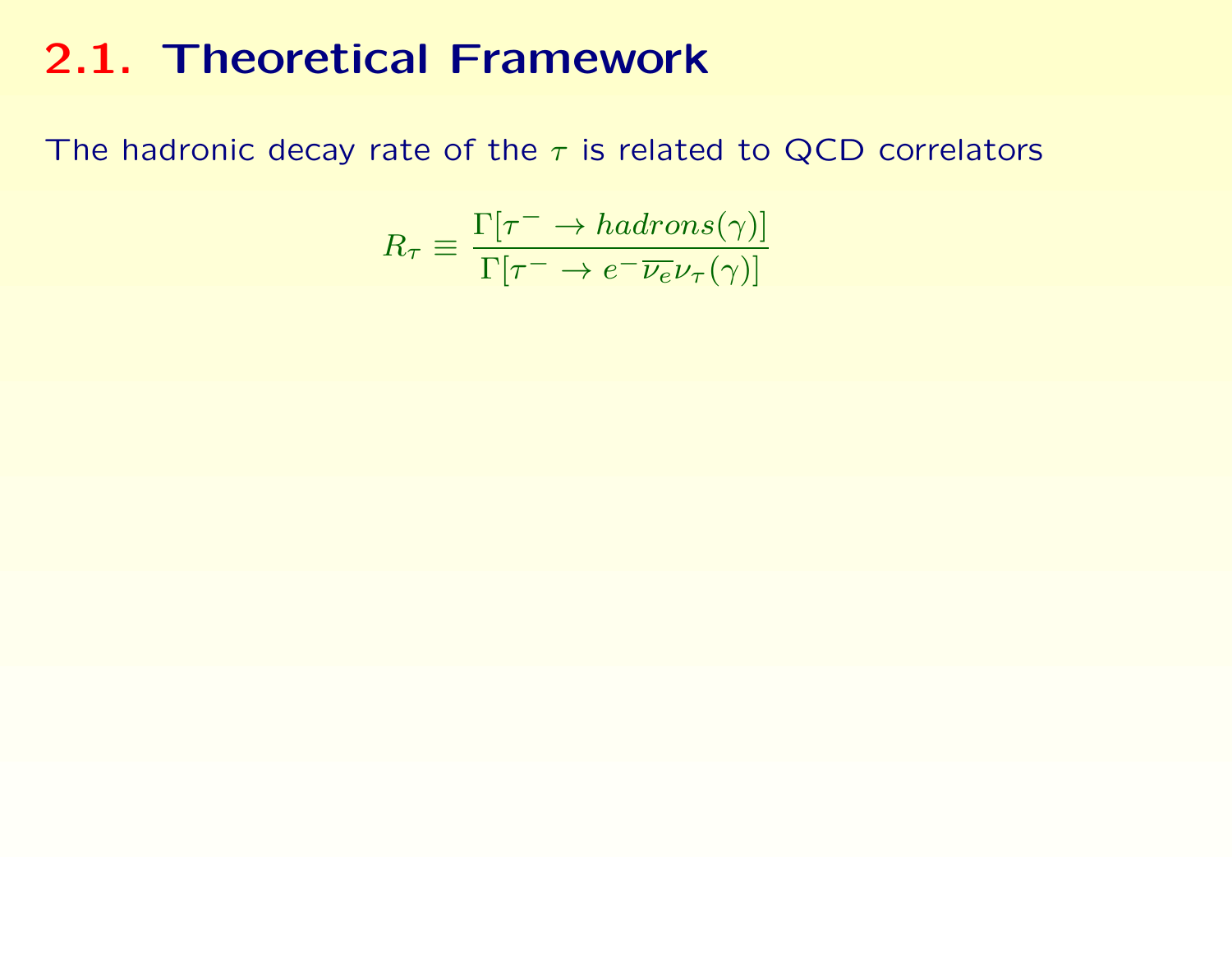The hadronic decay rate of the  $\tau$  is related to QCD correlators

$$
R_{\tau} = 12\pi \int_{0}^{M_{\tau}^{2}} \frac{ds}{M_{\tau}^{2}} \left(1 - \frac{s}{M_{\tau}^{2}}\right)^{2} \left[\left(1 + 2\frac{s}{M_{\tau}^{2}}\right) \text{Im}\,\Pi^{T}(s) + \text{Im}\,\Pi^{L}(s)\right]
$$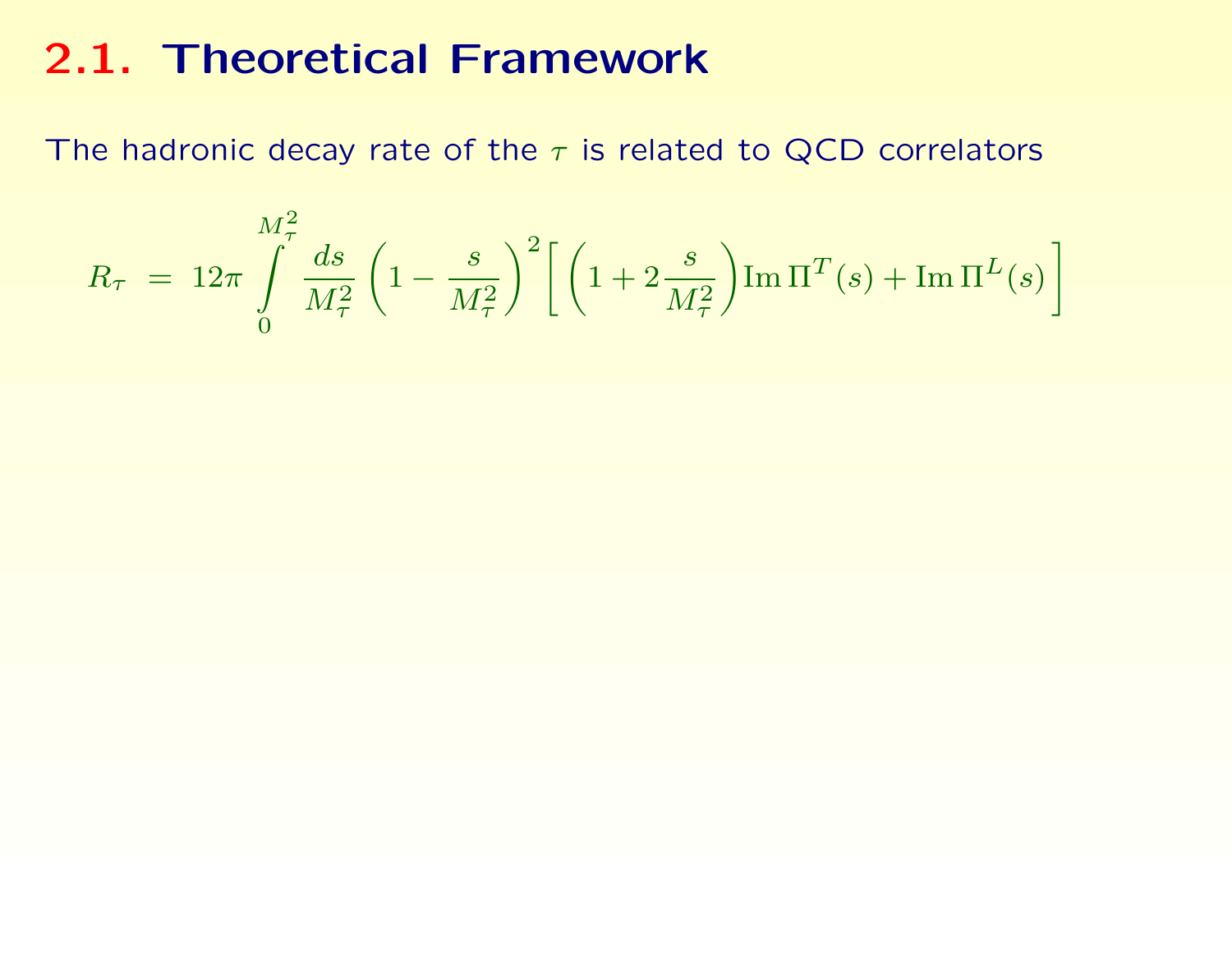The hadronic decay rate of the  $\tau$  is related to QCD correlators

$$
R_{\tau} = 12\pi \int_{0}^{M_{\tau}^{2}} \frac{ds}{M_{\tau}^{2}} \left(1 - \frac{s}{M_{\tau}^{2}}\right)^{2} \left[\left(1 + 2\frac{s}{M_{\tau}^{2}}\right) \text{Im}\,\Pi^{T}(s) + \text{Im}\,\Pi^{L}(s)\right]
$$

basic objects : Two-point correlation functions for vector and axial-vector two-quark currents  $(i, j = u, d, s)$ .

$$
\Pi_{V,ij}^{\mu\nu}(q) \equiv i \int d^4x \, e^{iq \cdot x} \langle 0|T\left( [V_{ij}^{\mu}]^{\dagger}(x) V_{ij}^{\nu}(0) \right) |0\rangle; \qquad V_{ij}^{\mu} \equiv \overline{q}_i \gamma^{\mu} q_j
$$
  

$$
\Pi_{A,ij}^{\mu\nu}(q) \equiv i \int d^4x \, e^{iq \cdot x} \langle 0|T\left( [A_{ij}^{\mu}]^{\dagger}(x) A_{ij}^{\nu}(0) \right) |0\rangle; \qquad A_{ij}^{\mu} \equiv \overline{q}_i \gamma^{\mu} \gamma_5 q_j
$$

Lorentz decomposition

$$
\Pi_{ij,V/A}^{\mu\nu}(q) = \left(-g_{\mu\nu}q^2 + q^{\mu}q^{\nu}\right)\left[\Pi_{ij,V/A}^T(q^2) + q^{\mu}q^{\nu}\Pi_{ij,V/A}^L(q^2)\right]
$$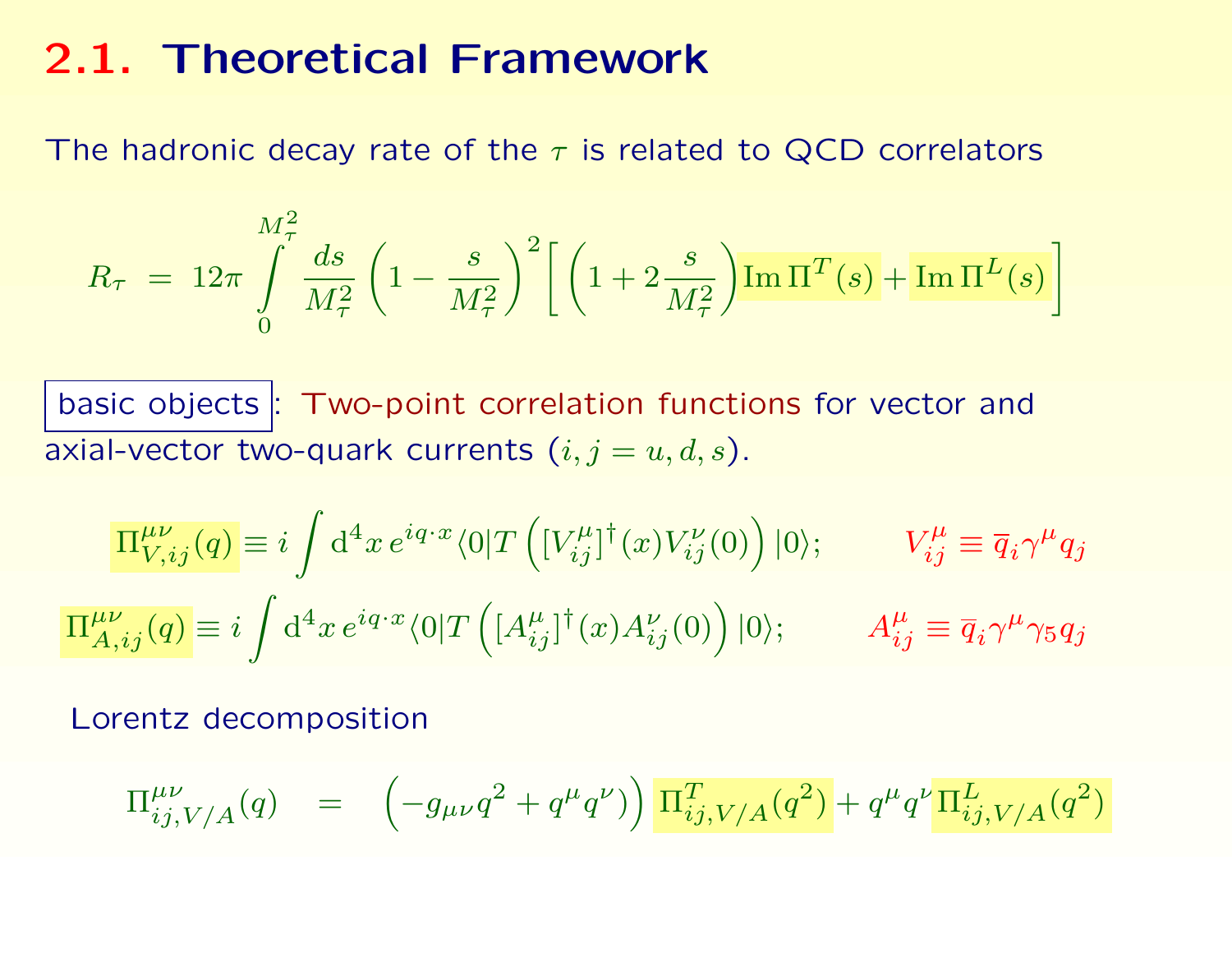The hadronic decay rate of the  $\tau$  is related to QCD correlators

$$
R_{\tau} = 12\pi \int_{0}^{M_{\tau}^{2}} \frac{ds}{M_{\tau}^{2}} \left(1 - \frac{s}{M_{\tau}^{2}}\right)^{2} \left[\left(1 + 2\frac{s}{M_{\tau}^{2}}\right) \frac{\text{Im}\,\Pi^{T}(s)}{\text{proportional to}} + \frac{\text{Im}\,\Pi^{L}(s)}{\text{proportional to}}\right]
$$
  
  
Proportional to  $\sqrt{\frac{\text{ALEPH,OPAL}}{\text{BaBar, Belle}}}$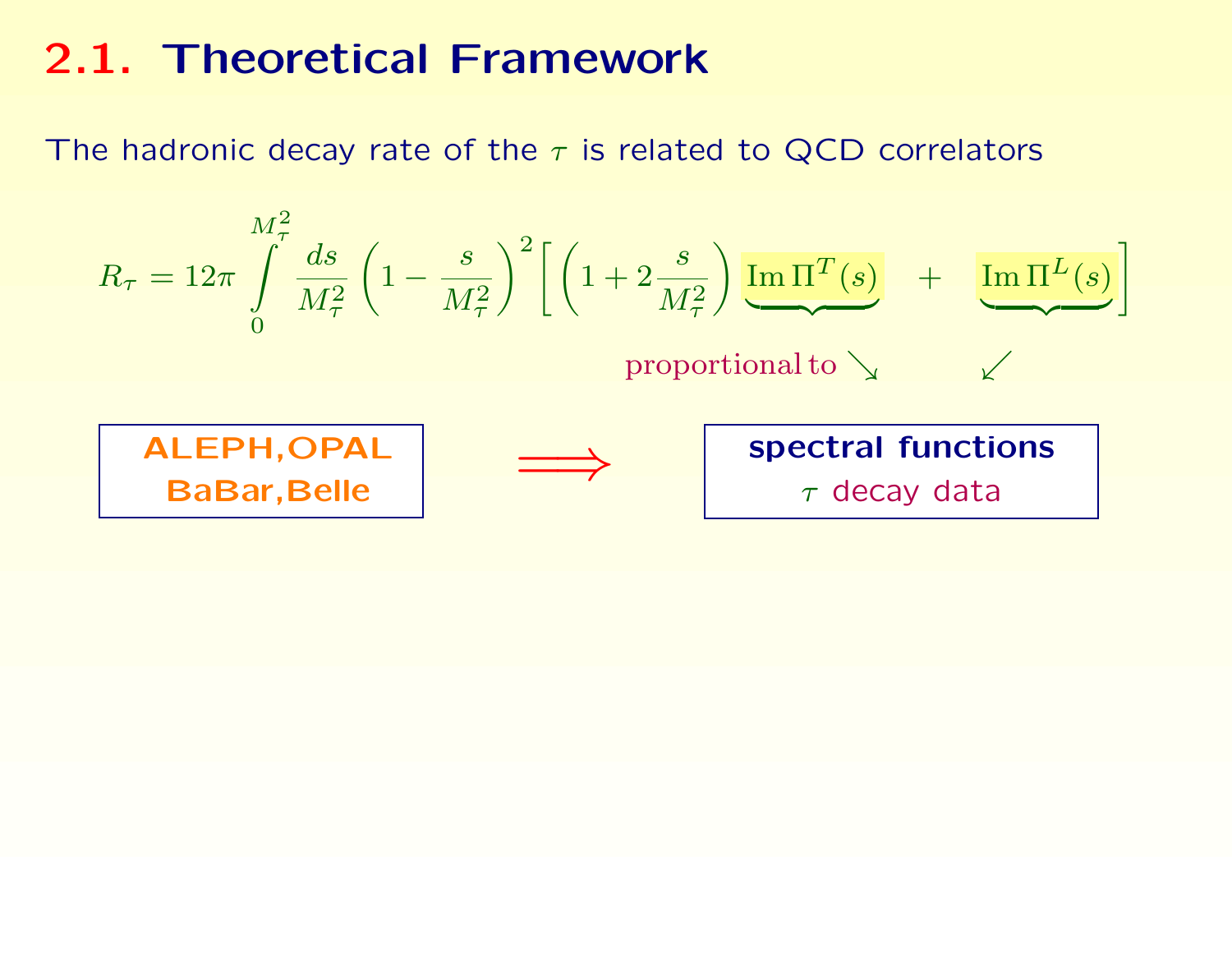We can decompose  $R_{\tau}$  (experimentally and theoretically) into

$$
R_{\tau} = R_{\tau,V} + R_{\tau,A} + R_{\tau,S}
$$

according to the quark content

$$
\Pi^{J}(s) \equiv |V_{ud}|^2 \left\{ \Pi^{J}_{V,ud}(s) + \Pi^{J}_{A,ud}(s) \right\} + |V_{us}|^2 \left\{ \Pi^{J}_{V,us}(s) + \Pi^{J}_{A,us}(s) \right\}
$$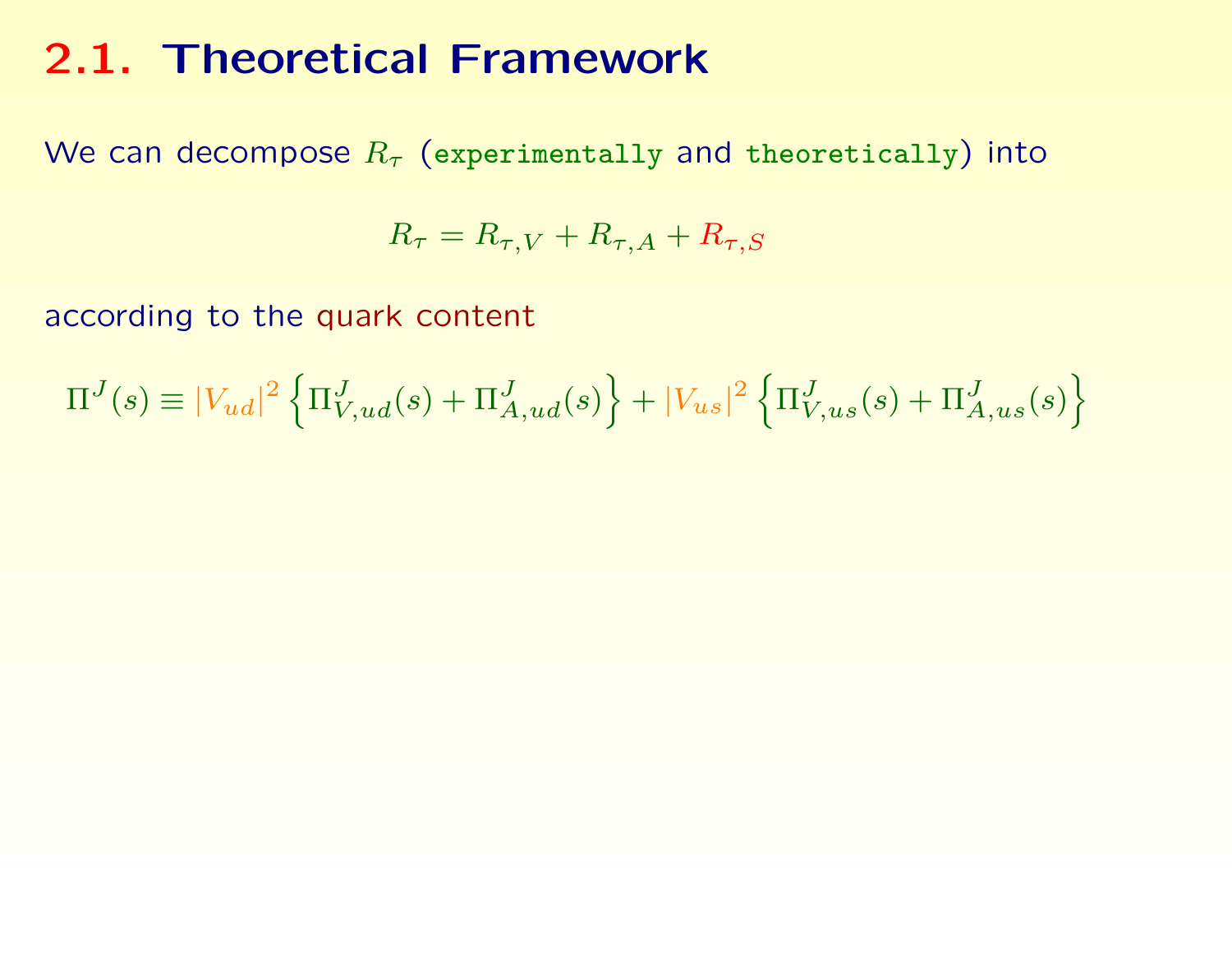We can decompose  $R_{\tau}$  (experimentally and theoretically) into

$$
R_{\tau} = R_{\tau,V} + R_{\tau,A} + R_{\tau,S}
$$

according to the quark content

$$
\Pi^{J}(s) \equiv |V_{ud}|^{2} \left\{ \Pi^{J}_{V,ud}(s) + \Pi^{J}_{A,ud}(s) \right\} + |V_{us}|^{2} \left\{ \Pi^{J}_{V,us}(s) + \Pi^{J}_{A,us}(s) \right\}
$$

 $#$  Sensitivity to the strange quark mass enhanced by considering the  $SU(3)$ -breaking quantity

$$
\delta R_{\tau} = \frac{R_{\tau,V+A}}{|V_{ud}|^2} - \frac{R_{\tau,S}}{|V_{us}|^2}
$$

 $\star$  Dominated by the strange quark mass

 $\star$  Flavour independent uncertainties drop out in the difference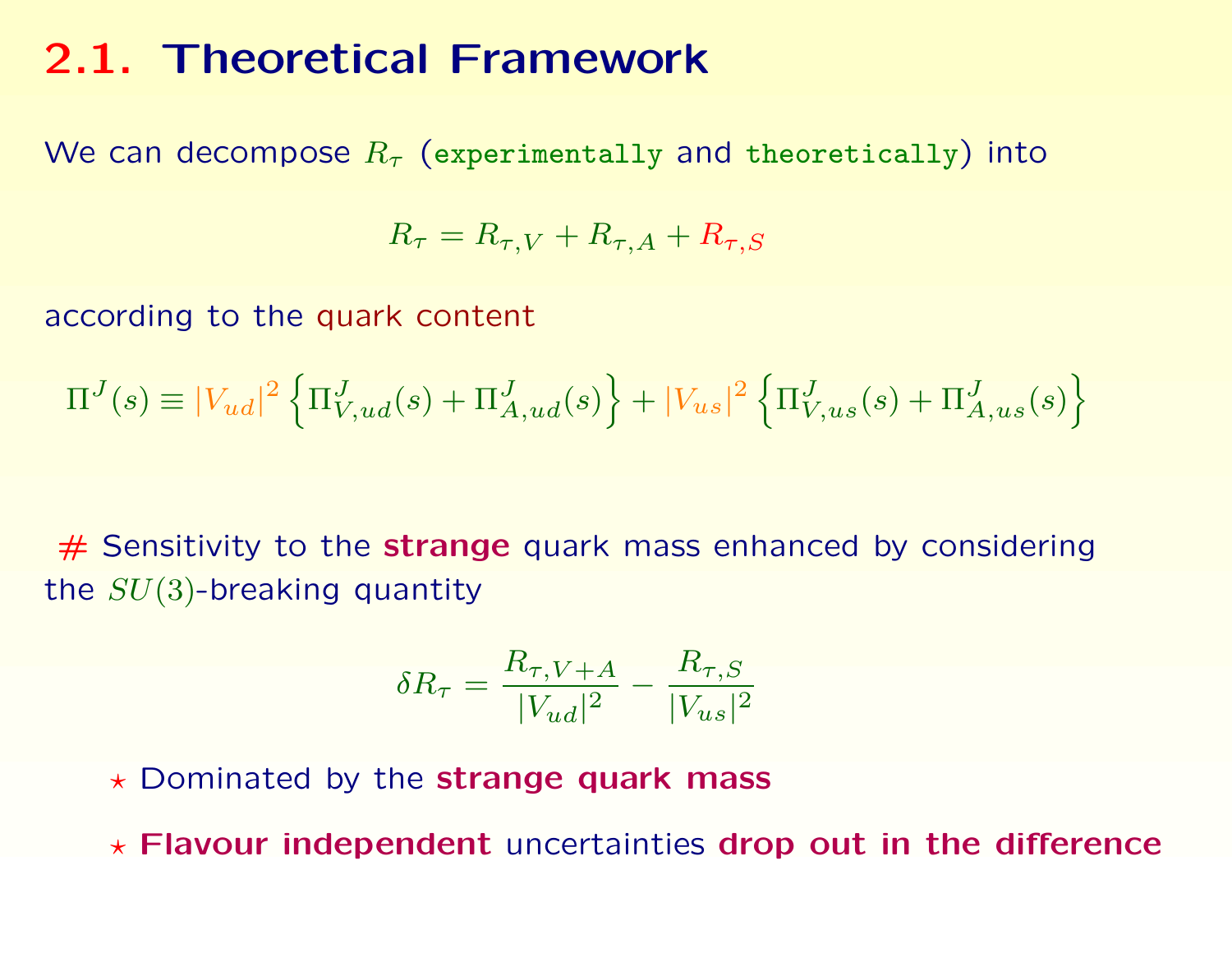Using the analytic properties of  $\Pi^{J}(s)$ 

$$
R_{\tau} = -i\pi \oint_{|s|=M_{\tau}^2} \frac{ds}{s} \left[1 - \frac{s}{M_{\tau}^2}\right]^3 \left\{3\left[1 + \frac{s}{M_{\tau}^2}\right] D^{L+T}(s) + 4 D^{L}(s)\right\}
$$

$$
D^{L+T}(s) \equiv -s \frac{\mathrm{d}}{\mathrm{d}s} [\Pi^{L+T}(s)]; \qquad D^{L}(s) \equiv \frac{s}{M_{\tau}^{2}} \frac{\mathrm{d}}{\mathrm{d}s} [s \Pi^{L}]
$$

 $\left[ \left( s\right) \right]$ 

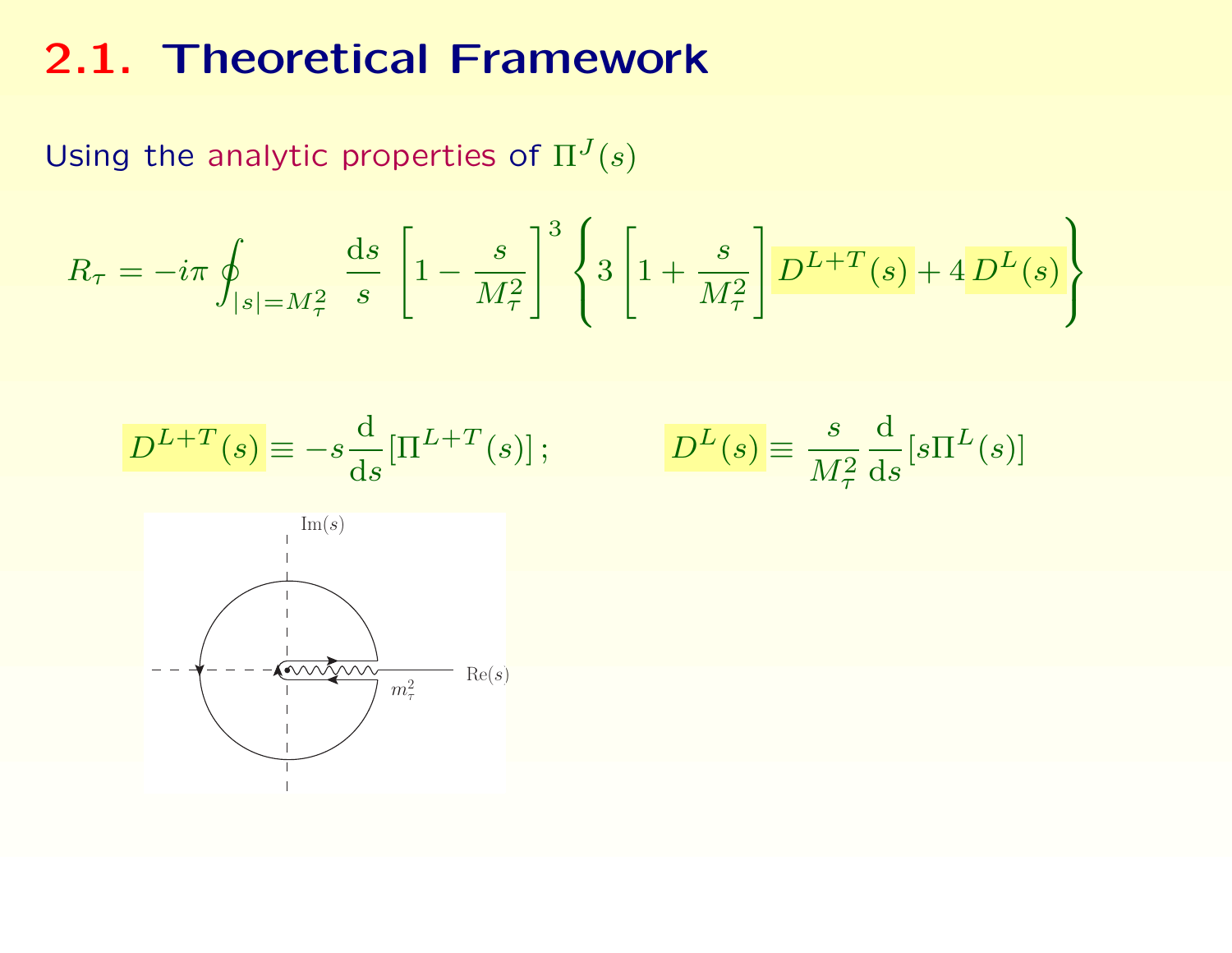Using the analytic properties of  $\Pi^{J}(s)$ 

$$
R_{\tau} = -i\pi \oint_{|s|=M_{\tau}^2} \frac{ds}{s} \left[1 - \frac{s}{M_{\tau}^2}\right]^3 \left\{3\left[1 + \frac{s}{M_{\tau}^2}\right] D^{L+T}(s) + 4 D^{L}(s)\right\}
$$

$$
D^{L+T}(s) \equiv -s \frac{\mathrm{d}}{\mathrm{d}s} [\Pi^{L+T}(s)]
$$

$$
(s) \, ; \qquad \qquad D^L(s) \equiv \frac{s}{M_\tau^2} \frac{\mathrm{d}}{\mathrm{d}s} [s \Pi^L(s)]
$$



- \* Eliminate renormalization scheme dependent subtraction constants
- \* phase space factor: order three zero in real axis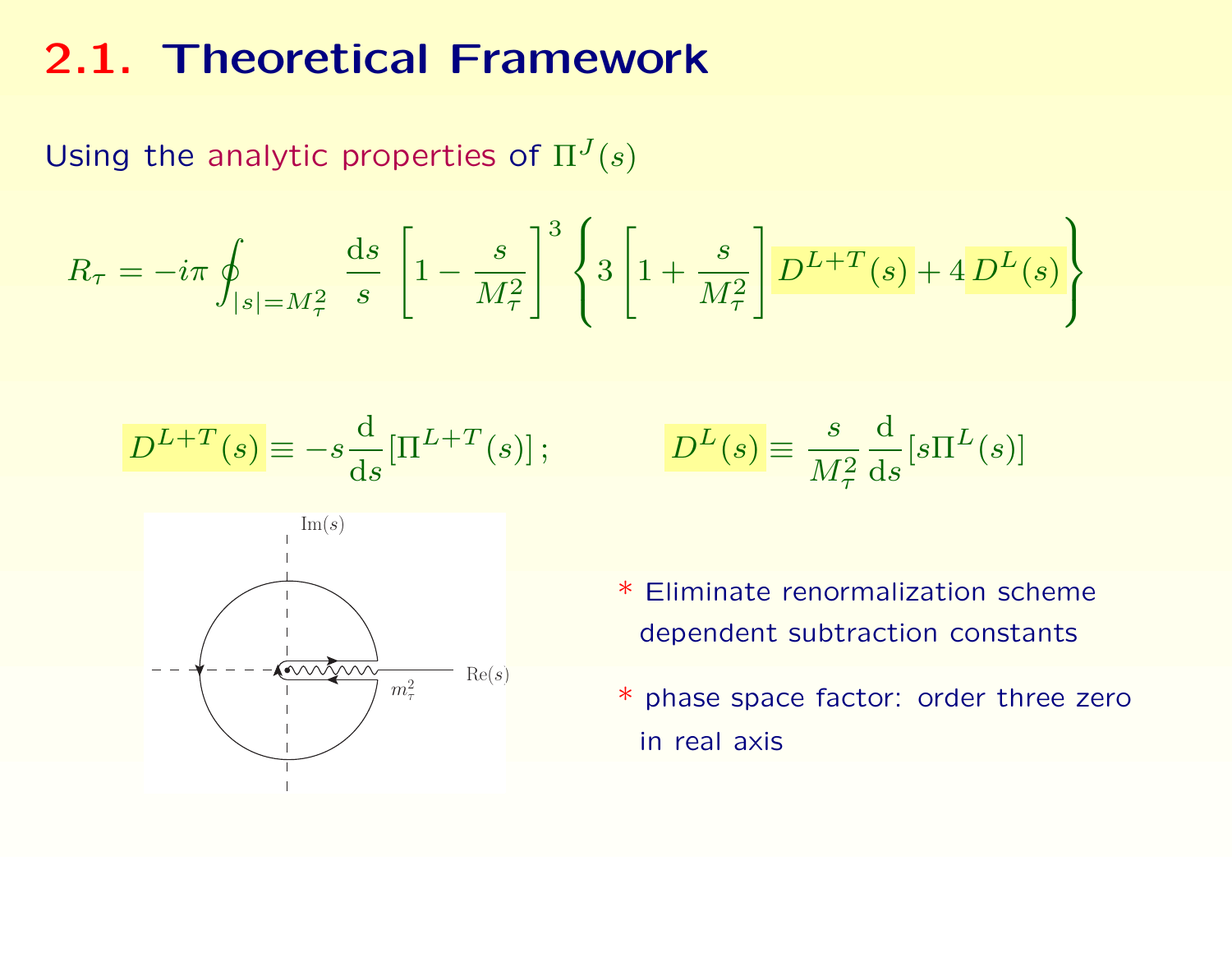Using the analytic properties of  $\Pi^{J}(s)$ 

$$
R_{\tau} = -i\pi \oint_{|s|=M_{\tau}^2} \frac{ds}{s} \left[1 - \frac{s}{M_{\tau}^2}\right]^3 \left\{3\left[1 + \frac{s}{M_{\tau}^2}\right] D^{L+T}(s) + 4 D^{L}(s)\right\}
$$

$$
D^{L+T}(s) \equiv -s \frac{\mathrm{d}}{\mathrm{d}s} [\Pi^{L+T}(s)]
$$





\* Eliminate renormalization scheme dependent subtraction constants

\* phase space factor: order three zero in real axis

\* large enough Euclidean  $Q^2 = -s \Longrightarrow D^{L+T}(Q^2)$  and  $D^{L}(Q^2)$ organized in series of operators of increasing dimension using  $OPE$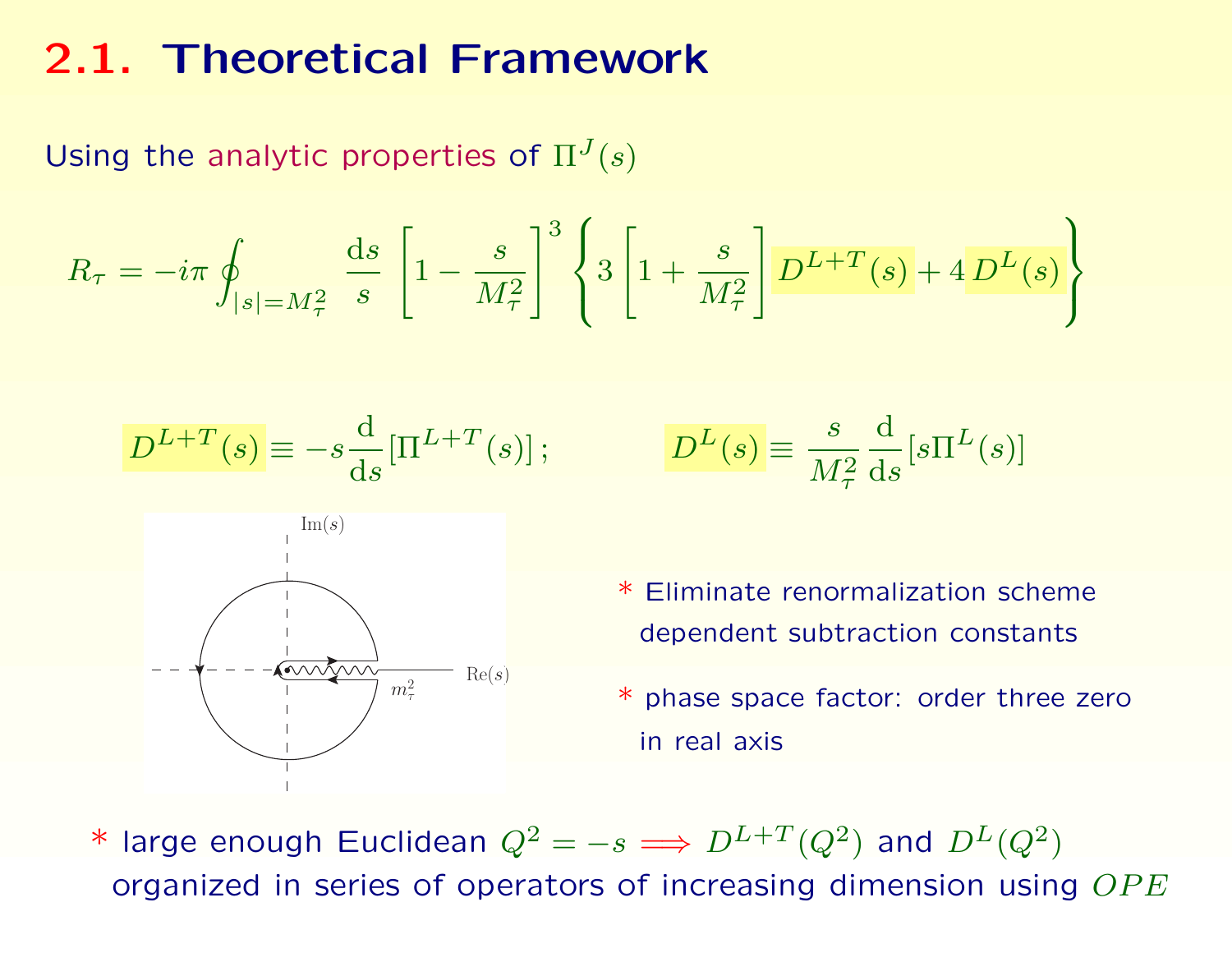# Theoretically, performing an OPE of the correlators,  $R_{\tau}$  can be expressed

$$
R_{\tau} = N_c S_{\text{EW}} \left\{ (|V_{ud}|^2 + |V_{us}|^2) \left[ 1 + \delta^{(0)} \right] + \sum_{D \ge 2} \left[ |V_{ud}|^2 \delta_{ud}^{(D)} + |V_{us}|^2 \delta_{us}^{(D)} \right] \right\}
$$

\* 
$$
\delta_{ud}^{(D)}
$$
 and  $\delta_{us}^{(D)}$  are corrections in the OPE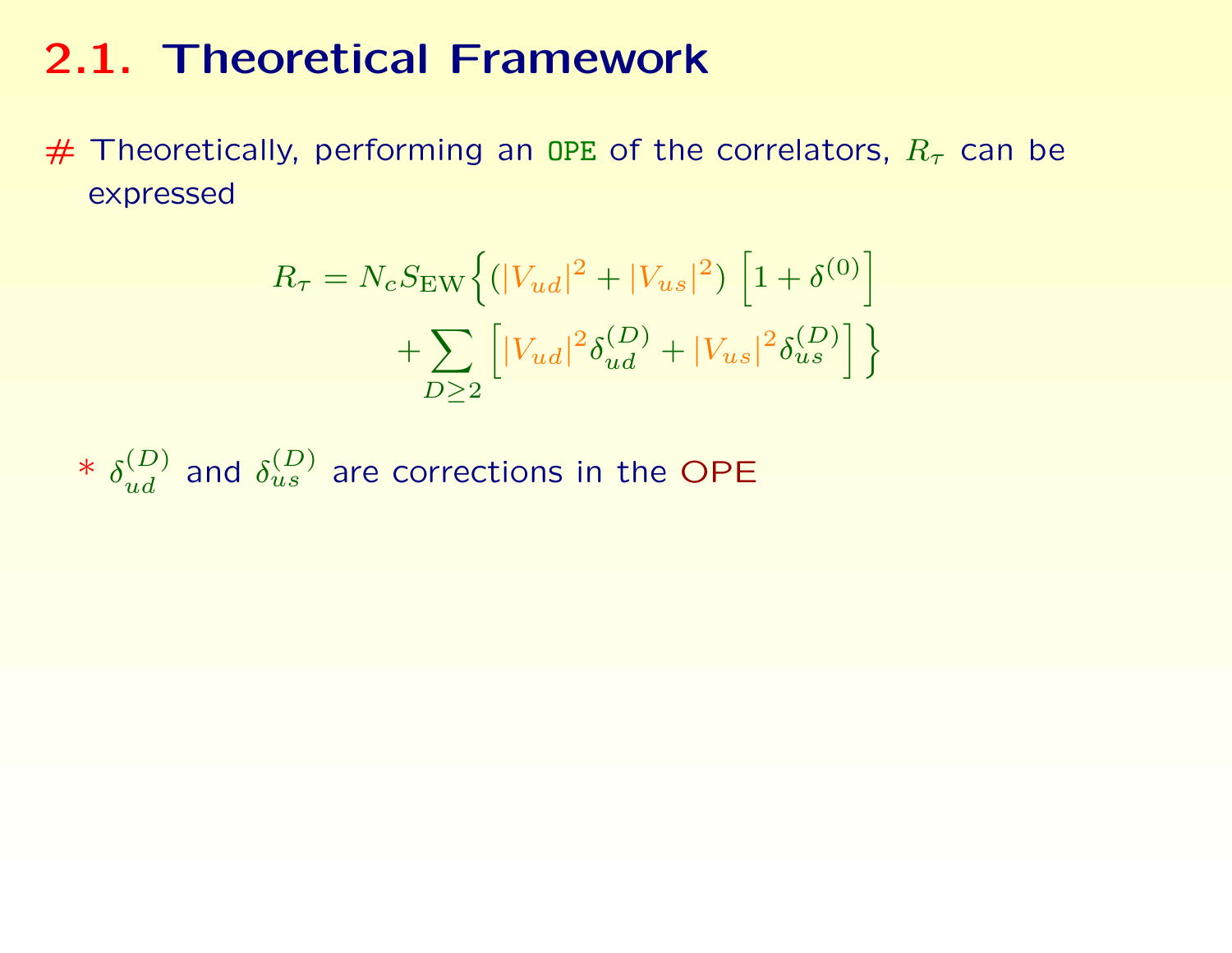## 2.2. Theoretical Framework: OPE

$$
\delta R_{\tau} = \frac{R_{\tau,V+A}}{|V_{ud}|^2} - \frac{R_{\tau,S}}{|V_{us}|^2} = N_c \, S_{EW} \sum_{D \ge 2} \left[ \delta_{ud}^{(D)} - \delta_{us}^{(D)} \right]
$$

 $*$   $\delta_{ij}^{(2)}$  are known to  ${\cal O}(\alpha_s^3)$  $\binom{3}{s}$  for both  $J=L$  and  $J=L+T$ 

> Chetyrkin;Gorishny, Kataev, Larin, Sugurladze; Baikov, Chetyrkin, Kühn; Becchi, Narison, de Rafael; Bernreuther, Wetzel.

- $*\; \delta^{(4)}_{ij}$  fully included  $(m_q^4/M_\tau^4,\; m_q \langle \bar{q} q \rangle/M_\tau^4)$
- $*\; \delta^{(6)}_{ij}$  estimated (VSA) to be of order or smaller than error of  $D=4$
- \* we disregard OPE corrections of  $D \geq 8$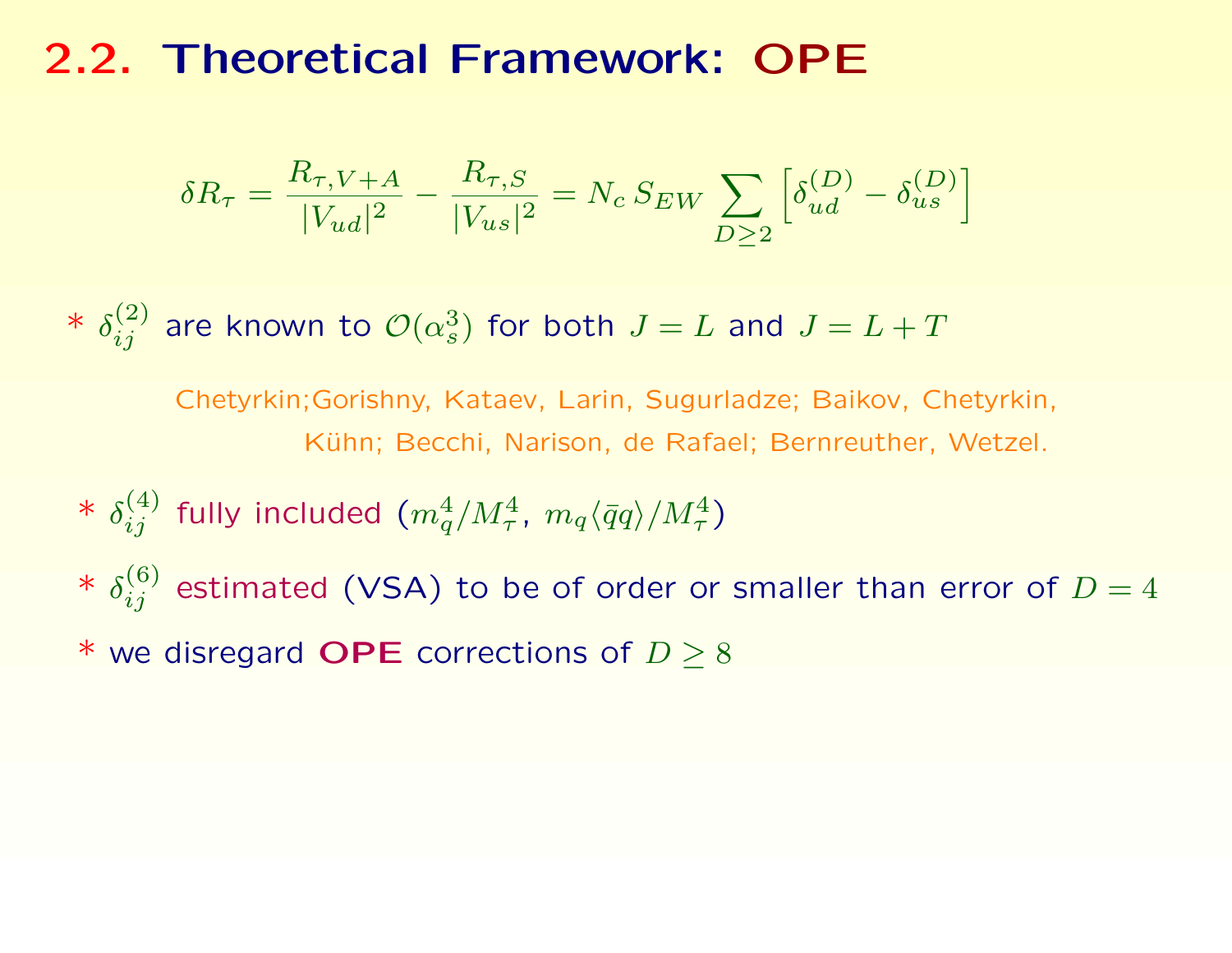## 2.2. Theoretical Framework: OPE

$$
\delta R_{\tau} = \frac{R_{\tau,V+A}}{|V_{ud}|^2} - \frac{R_{\tau,S}}{|V_{us}|^2} = N_c \, S_{EW} \sum_{D \ge 2} \left[ \delta_{ud}^{(D)} - \delta_{us}^{(D)} \right]
$$

 $*$   $\delta_{ij}^{(2)}$  are known to  ${\cal O}(\alpha_s^3)$  $\binom{3}{s}$  for both  $J=L$  and  $J=L+T$ 

> Chetyrkin;Gorishny, Kataev, Larin, Sugurladze; Baikov, Chetyrkin, Kühn; Becchi, Narison, de Rafael; Bernreuther, Wetzel.

- $*\; \delta^{(4)}_{ij}$  fully included  $(m_q^4/M_\tau^4,\; m_q \langle \bar{q} q \rangle/M_\tau^4)$
- $*\; \delta^{(6)}_{ij}$  estimated (VSA) to be of order or smaller than error of  $D=4$
- \* we disregard OPE corrections of  $D \geq 8$
- # Perturbative L series behave very badly  $! \rightarrow$

replace scalar/pseudoscalar QCD correlators with phenomenology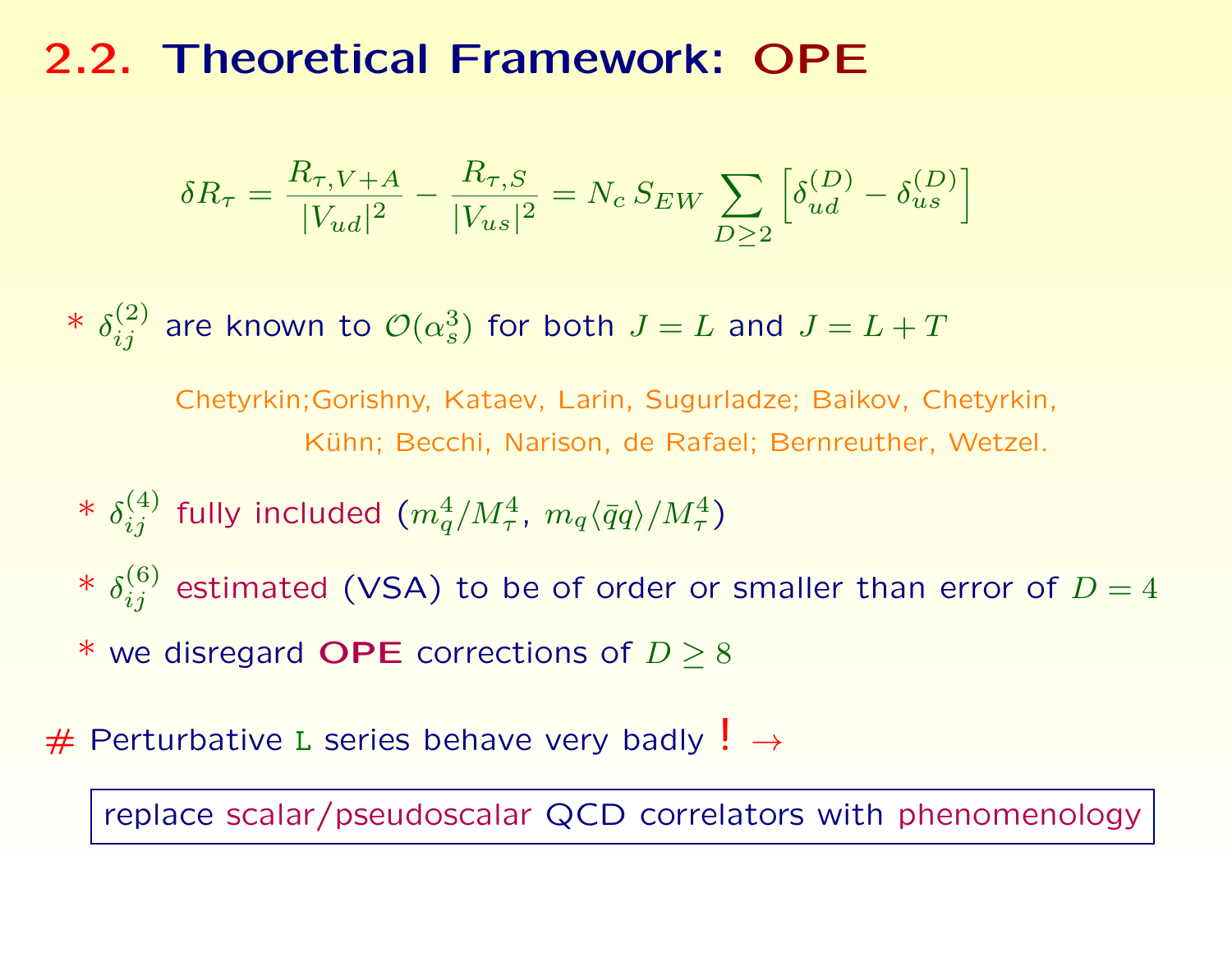# 2.3. Theoretical Framework: Longitudinal contribution

 $\star$  Scalar spectral functions from s-wave  $K\pi$  scatt. data Jamin, Oller, Pich, 0605095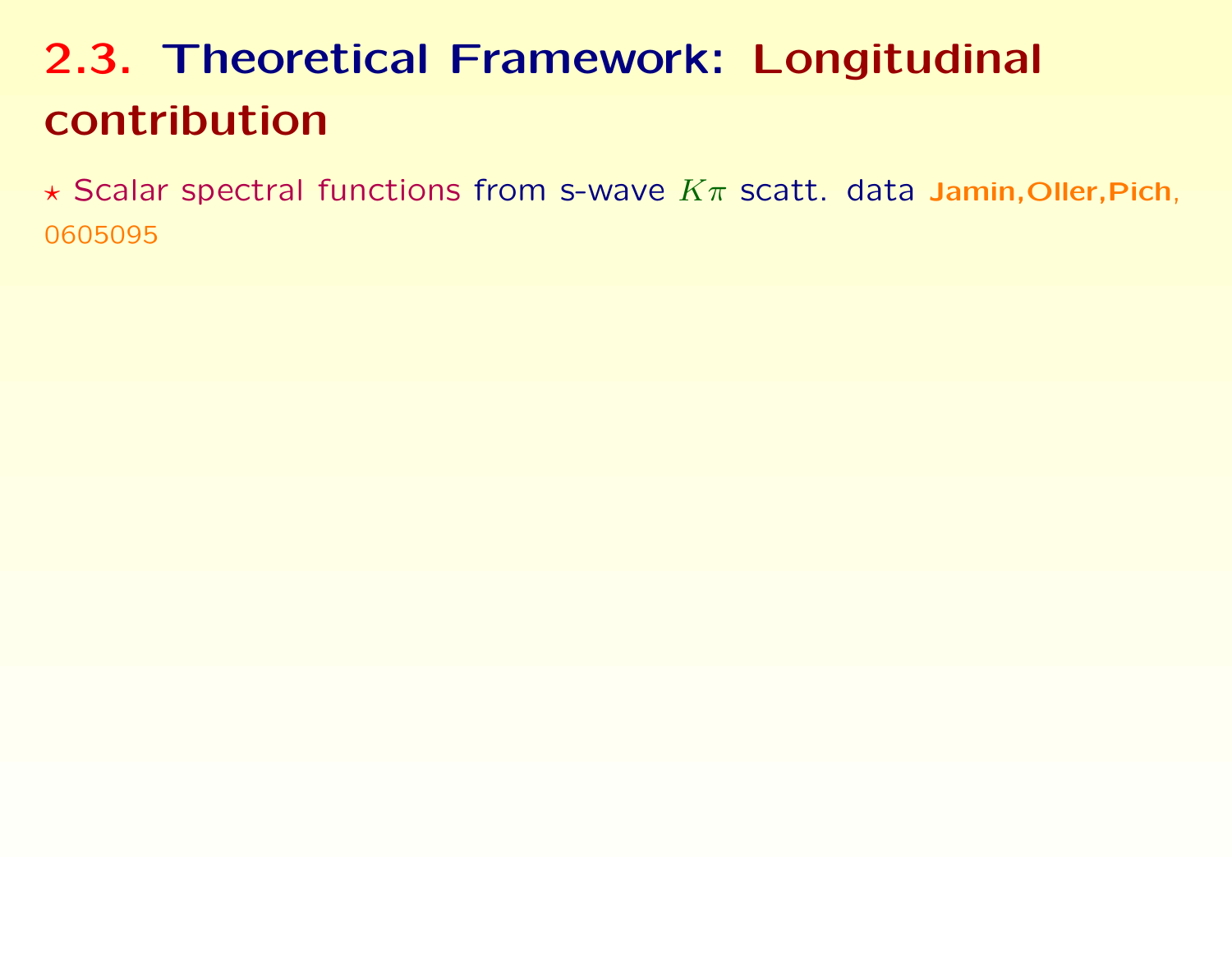# 2.3. Theoretical Framework: Longitudinal contribution

 $\star$  Scalar spectral functions from s-wave  $K\pi$  scatt. data Jamin, Oller, Pich, 0605095

 $\star$  Dominant contribution: pseudoscalar us spectral function

$$
s^2 \frac{1}{\pi} \text{Im} \Pi_{us,A}^L = 2 f_K^2 m_K^4 \delta(s-m_K^2) + 2 f_{K(1460)} M_{K(1460)}^4 BW(s)
$$

BW(s): Normalized Breit-Wigner Kambor,Maltman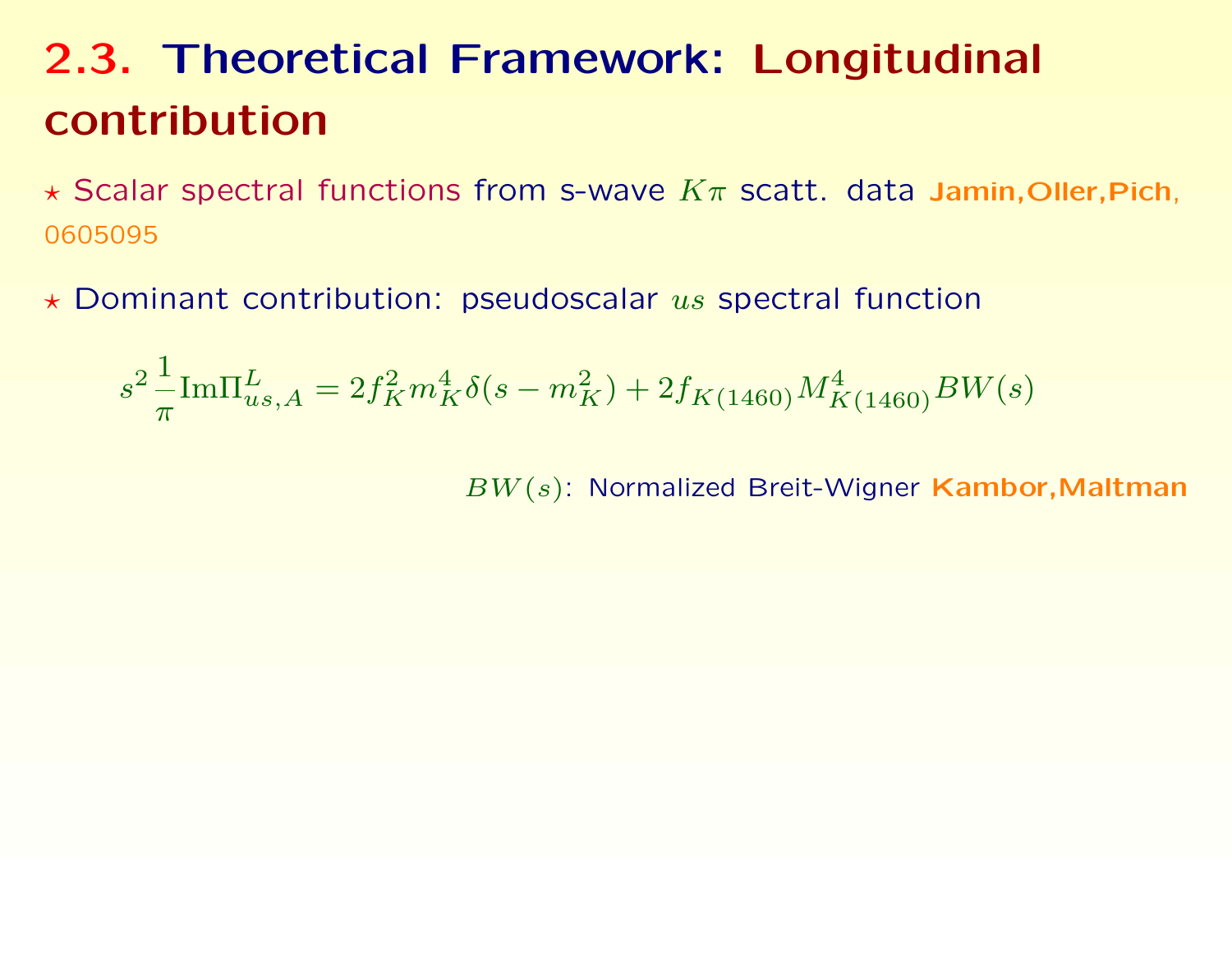# 2.3. Theoretical Framework: Longitudinal contribution

 $\star$  Scalar spectral functions from s-wave  $K\pi$  scatt. data Jamin, Oller, Pich, 0605095

 $\star$  Dominant contribution: pseudoscalar us spectral function

$$
s^2 \frac{1}{\pi} \text{Im} \Pi_{us,A}^L = 2f_K^2 m_K^4 \delta(s - m_K^2) + 2f_{K(1460)} M_{K(1460)}^4 BW(s)
$$

BW(s): Normalized Breit-Wigner Kambor,Maltman

#### Comparison of these spectral functions with QCD

|         | $\boxed{R_{us,A}^{00,L}}$ | $\vert R_{us,V}^{00,L}\vert$ | $R_{ud,A}^{00,L}$                |
|---------|---------------------------|------------------------------|----------------------------------|
| Theory: | $-0.144 \pm 0.024$        | $-0.028 \pm 0.021$           | $-(7.79 \pm 0.14) \cdot 10^{-3}$ |
| Phenom: | $-0.135 \pm 0.003$        | $-0.028 \pm 0.004$           | $[-(7.77\pm0.08)\cdot10^{-3}]$   |

 $\rightarrow$  Theory uncertainty much reduced using phenomenology for the  $J = L$  component in  $\delta R_{\tau}$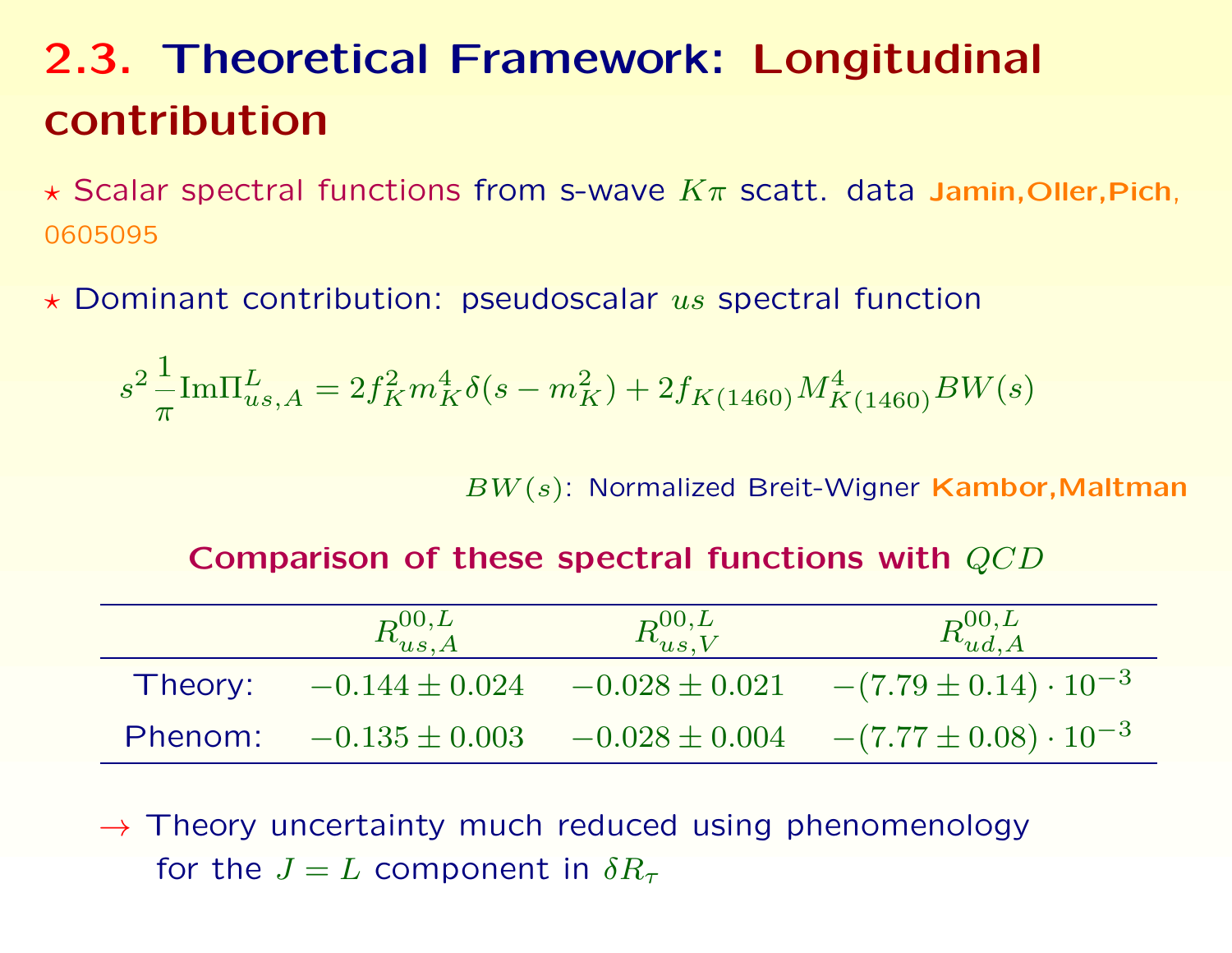$$
|V_{us}|^2 = \frac{R_{\tau,S}}{\frac{R_{\tau,V+A}}{|V_{ud}|^2} - \delta R_{\tau,th}}
$$

# Theoretically determined: OPE  $(L+T)+$  phenomenology  $(L)$ 

E.G., Jamin, Pich, Prades, Schwab (between two more recent estimates, E.G., Jamin, Pich, Prades, Schwab, 0709.0282, Maltman, 1011.6391)

$$
\delta R_{\tau,th} = (\underbrace{0.1544 \pm 0.0037}_{\text{L}}) + (\underbrace{9.3 \pm 3.4}_{\text{L+T, D=2}}) m_s^2(\overline{MS}, 2 \text{ GeV}) + (0.0034 \pm 0.0028)
$$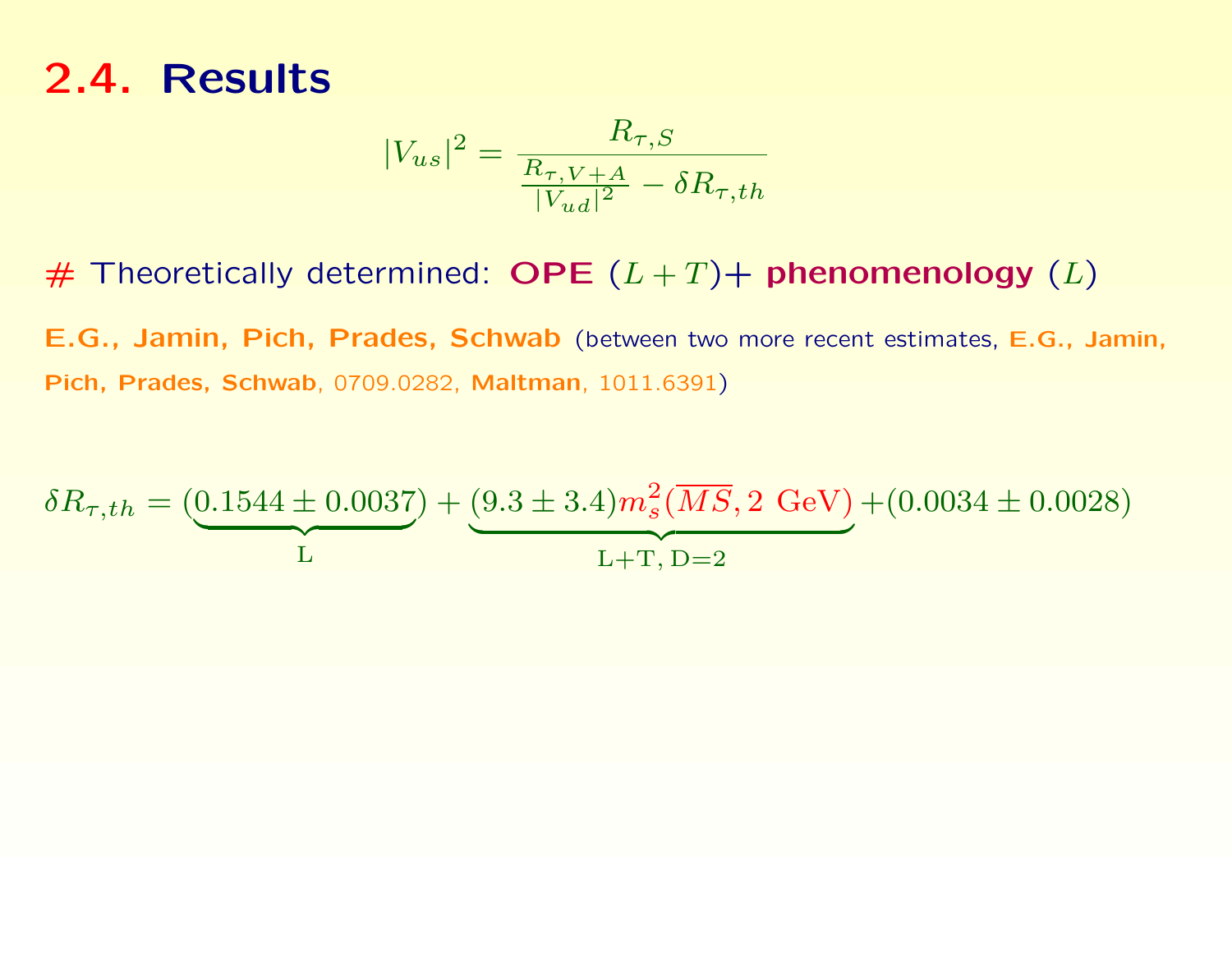$$
|V_{us}|^2 = \frac{R_{\tau, S}}{\frac{R_{\tau, V+A}}{|V_{ud}|^2} - \delta R_{\tau, th}}
$$

# Theoretically determined: OPE  $(L + T)$  phenomenology  $(L)$ 

E.G., Jamin, Pich, Prades, Schwab (between two more recent estimates, E.G., Jamin, Pich, Prades, Schwab, 0709.0282, Maltman, 1011.6391)

$$
\delta R_{\tau,th} = (\underbrace{0.1544 \pm 0.0037}_{\text{L}}) + (\underbrace{9.3 \pm 3.4}_{\text{L+T, D=2}}) m_s^2(\overline{MS}, 2 \text{ GeV}) + (0.0034 \pm 0.0028)
$$

 $#$  Experimental data HFAG 2012:

 $R_{\tau,V+A} = 3.4671 \pm 0.0084$   $R_{\tau,S} = 0.1612 \pm 0.0028$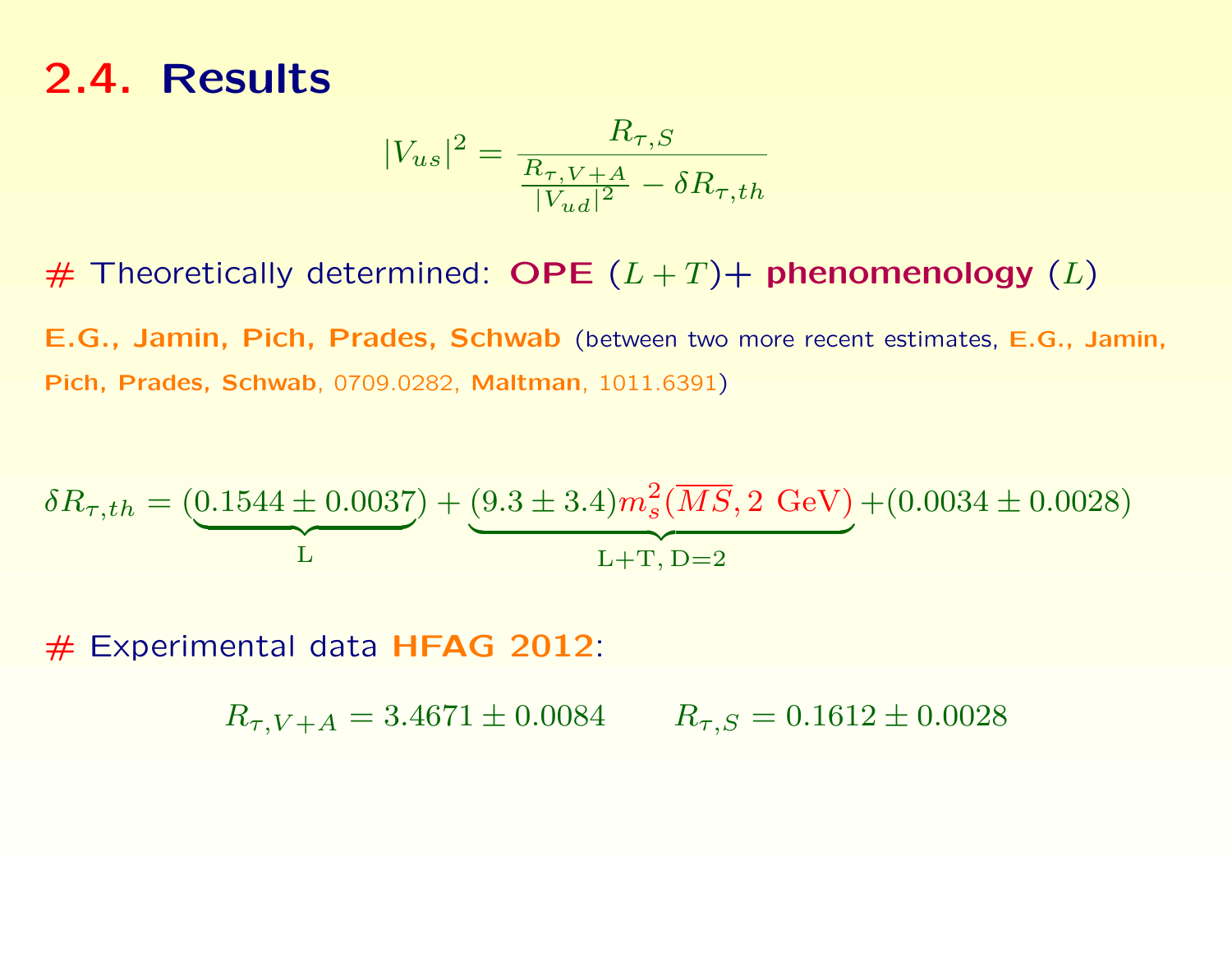$$
|V_{us}|^2 = \frac{R_{\tau,S}}{\frac{R_{\tau,V+A}}{|V_{ud}|^2} - \delta R_{\tau,th}}
$$

# Theoretically determined: OPE  $(L + T)$  phenomenology  $(L)$ 

E.G., Jamin, Pich, Prades, Schwab (between two more recent estimates, E.G., Jamin, Pich, Prades, Schwab, 0709.0282, Maltman, 1011.6391)

$$
\delta R_{\tau,th} = (\underbrace{0.1544 \pm 0.0037}_{\text{L}}) + (\underbrace{9.3 \pm 3.4}_{\text{L+T, D=2}}) m_s^2(\overline{MS}, 2 \text{ GeV}) + (0.0034 \pm 0.0028)
$$

# Experimental data HFAG 2012:

 $R_{\tau,V+A} = 3.4671 \pm 0.0084$   $R_{\tau,S} = 0.1612 \pm 0.0028$ 

 $#$  Other inputs:

\*  $|V_{ud}| = 0.97425 \pm 0.0022$  Hardy and Towner 2008

\*  $m_s(2 \text{ GeV}) = 93.4 \pm 1.1$  (lattice average from Laiho, Lunghi, Van de Water)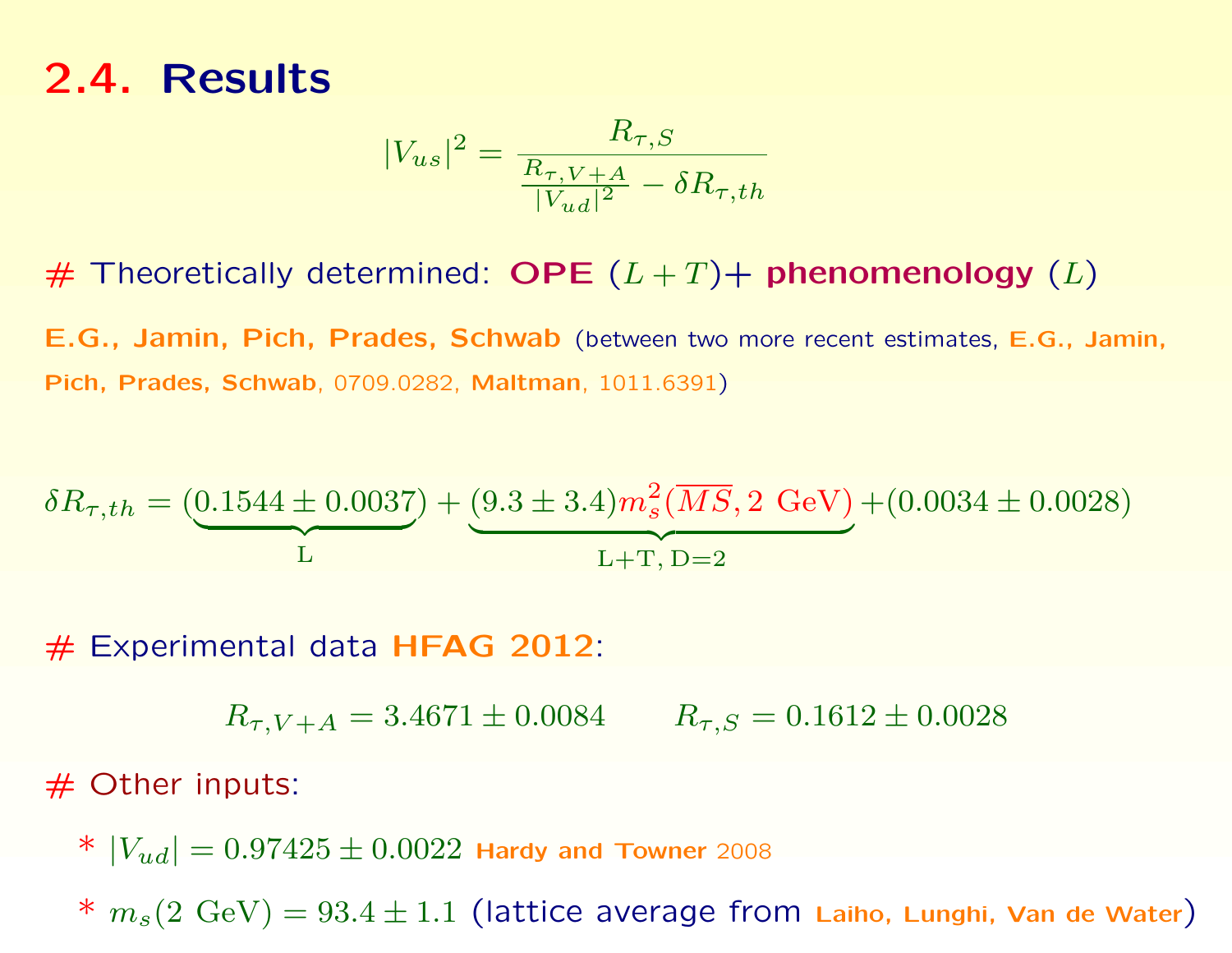$$
|V_{us}|^2 = \frac{R_{\tau,S}}{\frac{R_{\tau,V+A}}{|V_{ud}|^2} - \delta R_{\tau,th}}
$$

$$
\delta R_{\tau,th} = \underbrace{(0.1544 \pm 0.0037)}_{\text{L}} + \underbrace{(9.3 \pm 3.4) m_s^{\overline{MS}^2} (2 \text{ GeV})}_{\text{L} + \text{T}, \text{D} = 2} + (0.0034 \pm 0.0028)
$$

$$
\implies | |V_{us}| = 0.2173 \pm 0.0020_{\text{exp}} \pm 0.0010_{\text{th}}
$$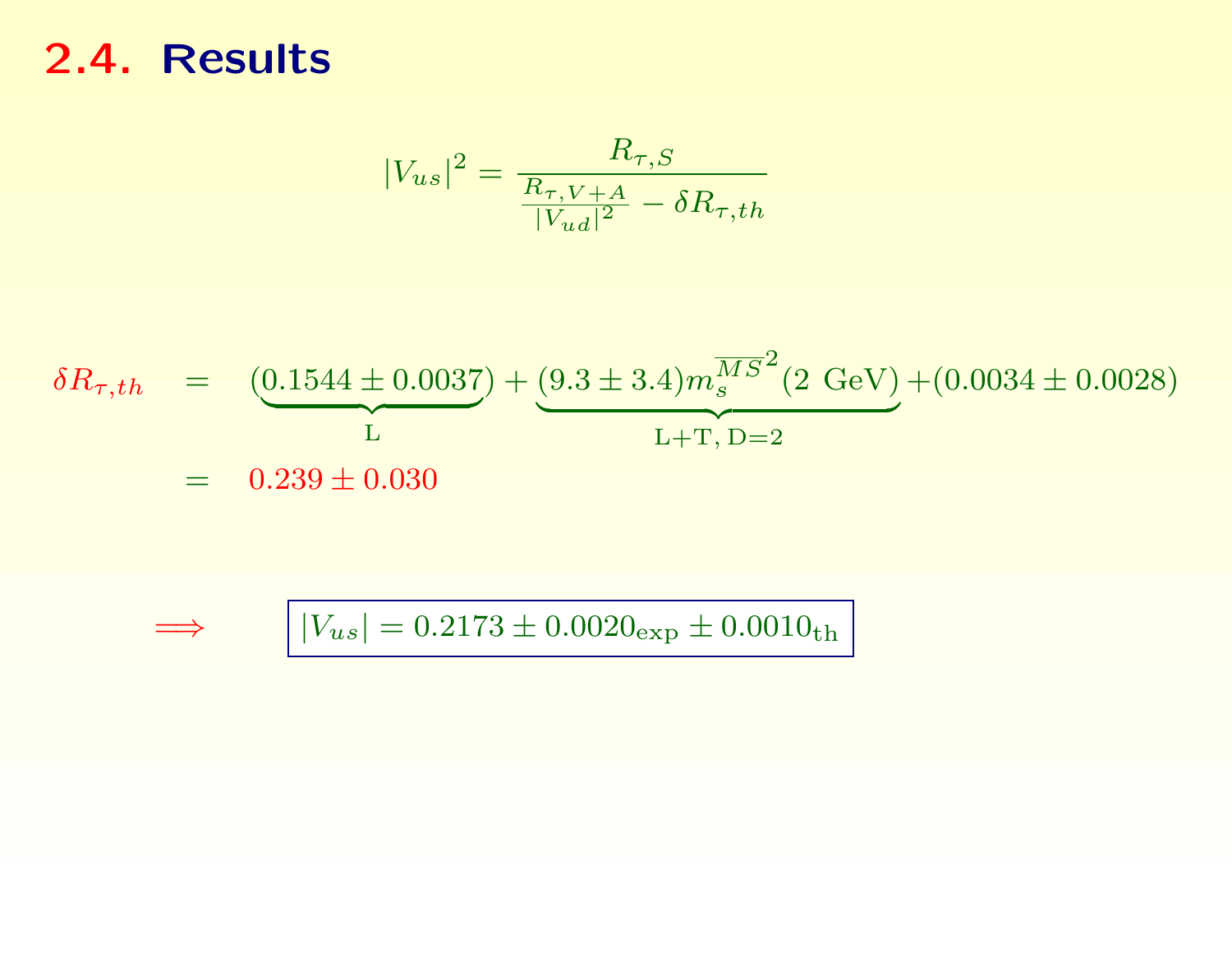- 3.  $|V_{us}|$  from  $\tau \rightarrow K \pi \nu$
- $#$  Alternative way of extracting  $|V_{us}|$  using  $\Gamma(\tau \to K \pi \nu)$  E. Passemar, talk at TAU12, work in progress, Antonelli, Banerjee, Cirigliano, Lusiani, Passemar

$$
\Gamma(\tau \to K\pi\nu) = N |f_+(0)V_{us}|^2 I_K^{\tau} \quad \text{with} \quad I_K^{\tau} = \int ds \, F(s, \bar{f}_+(s), \bar{f}_0(s))
$$

where the form factors  $f_+(s)$  and  $f_0(s)$  are the same as in  $K \to \pi l \nu$ .

 $^*$  Parametrize  $f_{+,0}$  using dispersion relations Bernard, Boito, Passemar (in progress) and fit to  $K_{l3}$  and  $\tau \to K \pi \nu$  data  $\to$  constraints from different energy regions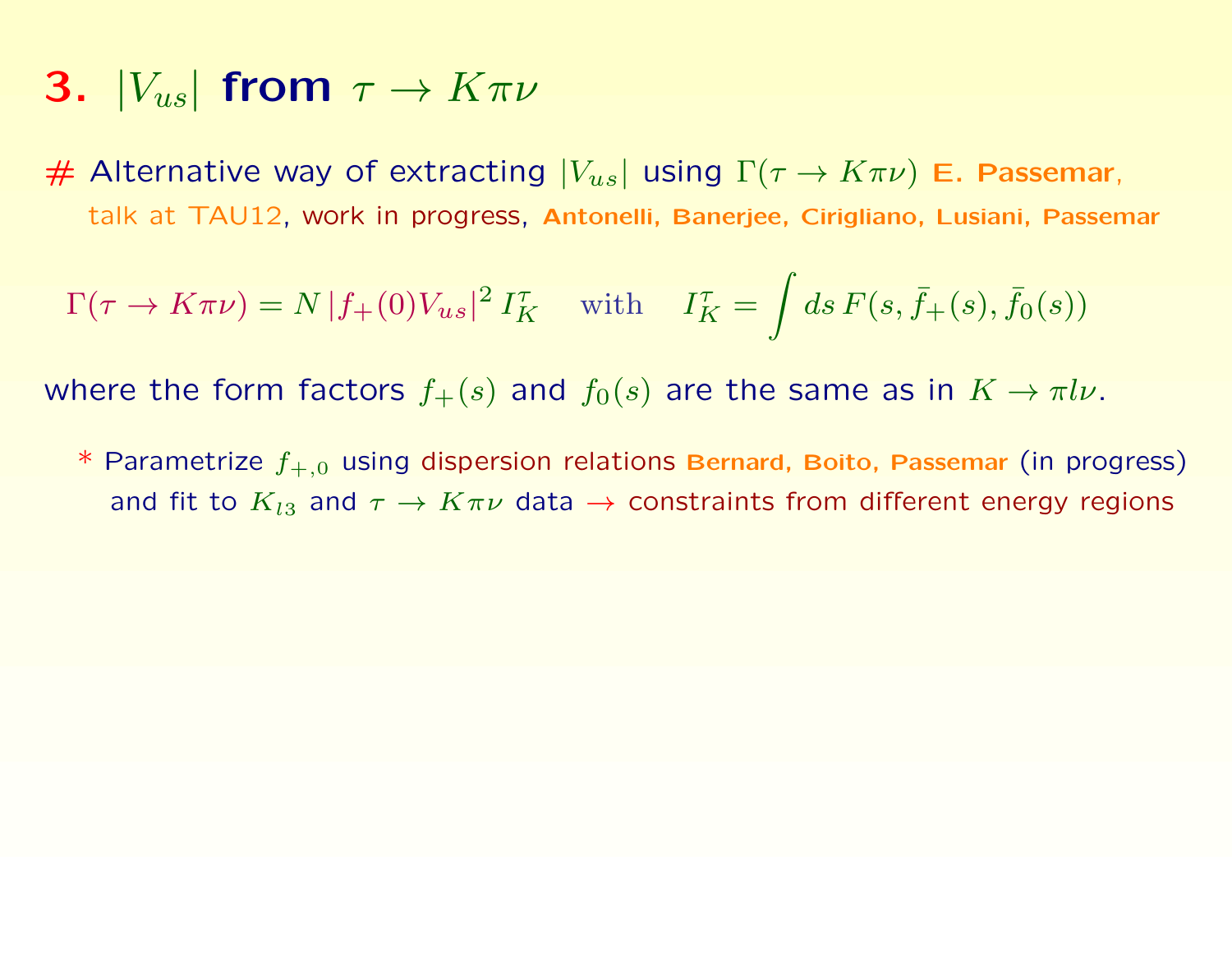- 3.  $|V_{us}|$  from  $\tau \rightarrow K \pi \nu$
- $#$  Alternative way of extracting  $|V_{us}|$  using  $\Gamma(\tau \to K \pi \nu)$  E. Passemar, talk at TAU12, work in progress, Antonelli, Banerjee, Cirigliano, Lusiani, Passemar

$$
\Gamma(\tau \to K\pi\nu) = N |f_+(0)V_{us}|^2 I_K^{\tau} \quad \text{with} \quad I_K^{\tau} = \int ds \, F(s, \bar{f}_+(s), \bar{f}_0(s))
$$

where the form factors  $f_+(s)$  and  $f_0(s)$  are the same as in  $K \to \pi l \nu$ .

- $*$  Parametrize  $f_{+,0}$  using dispersion relations Bernard, Boito, Passemar (in progress) and fit to  $K_{l3}$  and  $\tau \to K \pi \nu$  data  $\to$  constraints from different energy regions
- \* Using new Belle data for  $B(\tau \to K \pi \nu)$  (S. Ryu's, talk at TAU12)

 $|f_{+}(0)V_{us}| = 0.2140 \pm 0.0041_{I_{k}^{\tau}} \pm 0.0031_{exp}$ 

and the lattice average  $f_+(0)^{lattice} = 0.9584 \pm 0.0044$ , Laiho, Lunghi, Van de Water, see A. Juettner's talk

 $|V_{us}| = 0.2233 \pm 0.0055$ 

Not competitive with other methods yet but it can be an interesting check to the extraction from  $Kl3$  and inclusive  $\tau$  decays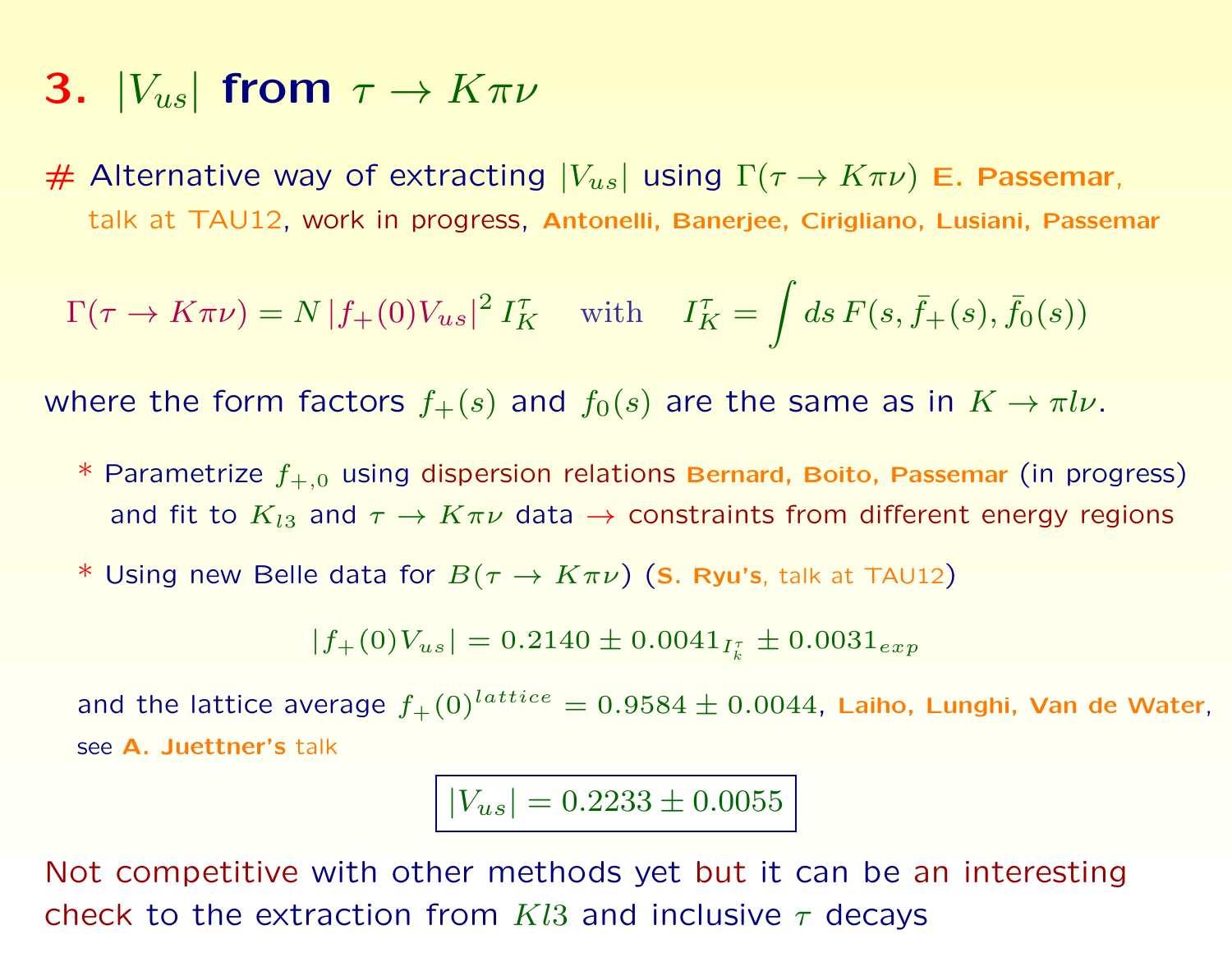# A sizeable fraction of the strange branching ratio is due to the decay  $\tau \to K \nu_{\tau}$ , which can be predicted theoretically with smaller errors than the direct experimental measurements

\* From  $B(K \to \mu\nu_\mu(\gamma))$  Decker and Finkemeier, NPB438, PLB334  $\to$  $B(\tau \to K \nu_{\tau}) = (0.715 \pm 0.004) \cdot 10^{-2}$  Davier, Höcker, Zhang, 0507078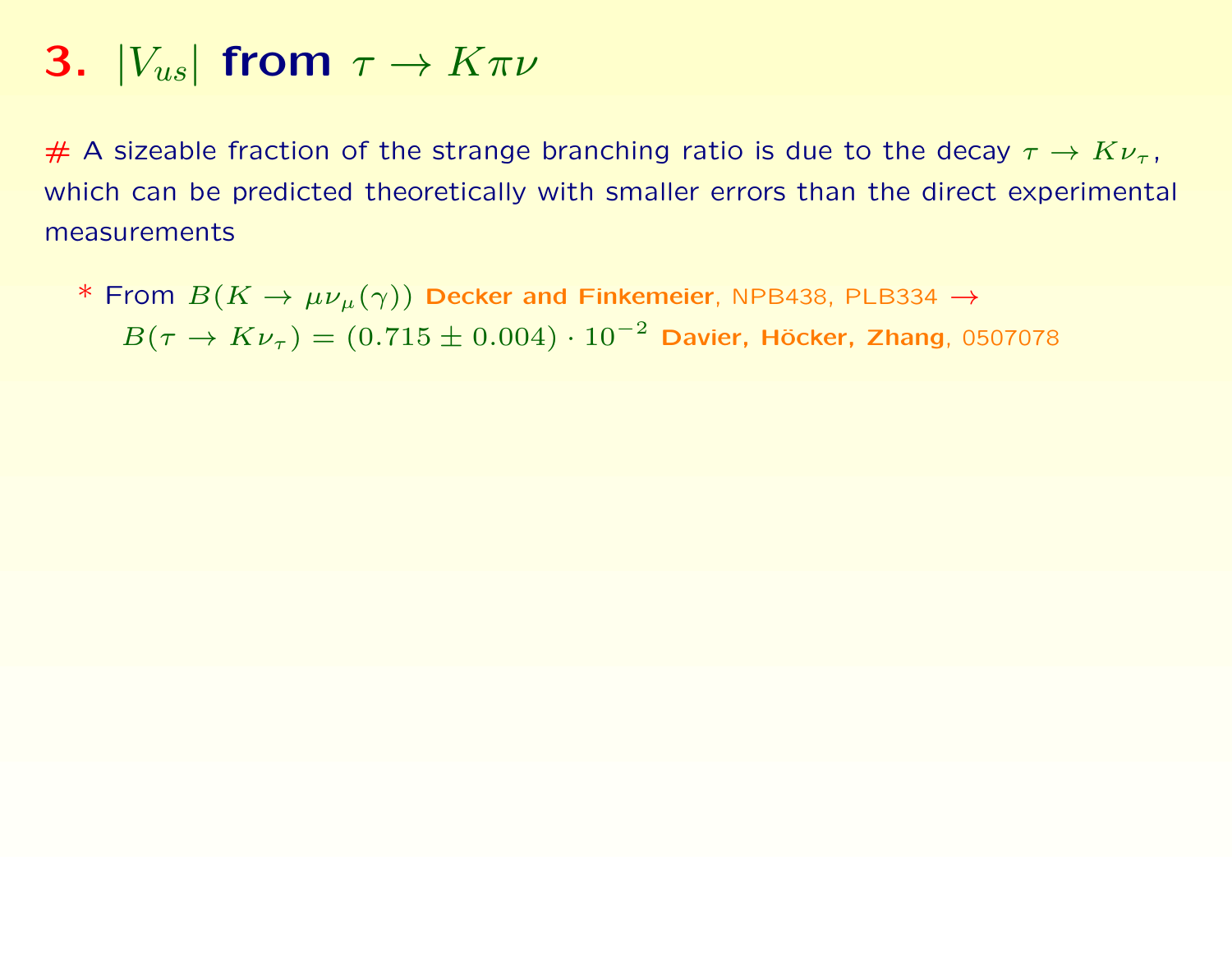# A sizeable fraction of the strange branching ratio is due to the decay  $\tau \to K \nu_{\tau}$ , which can be predicted theoretically with smaller errors than the direct experimental measurements

- \* From  $B(K \to \mu\nu_{\mu}(\gamma))$  Decker and Finkemeier, NPB438, PLB334  $\to$  $B(\tau \to K \nu_{\tau}) = (0.715 \pm 0.004) \cdot 10^{-2}$  Davier, Höcker, Zhang, 0507078
- $#$  Several branching fractions can be predicted using form factors obtained by fitting to  $K_{l3}$  and  $\tau \to K \pi \nu$  data and Kaon BR's very precisely measured E. Passemar TAU12

| <b>Branching fraction</b>                | HFAG Winter 2012 fit                | Theory prediction                   |
|------------------------------------------|-------------------------------------|-------------------------------------|
|                                          |                                     | <b>Preliminary</b>                  |
| $\Gamma_{10} = K^- \nu_\tau$             | $(0.6955 \pm 0.0096) \cdot 10^{-2}$ | $(0.713 \pm 0.003) \cdot 10^{-2}$   |
| $\Gamma_{16} = K^- \pi^0 \nu_\tau$       | $(0.4322 \pm 0.0149) \cdot 10^{-2}$ | $(0.4473 \pm 0.0244) \cdot 10^{-2}$ |
| $\Gamma_{35} = \pi^- \bar{K}^0 \nu_\tau$ | $(0.8206 \pm 0.0182) \cdot 10^{-2}$ | $(0.8627 \pm 0.0353) \cdot 10^{-2}$ |
| $\Gamma_{110} = X_{s}^{-} \nu_{\tau}$    | $(2.8746 \pm 0.0498) \cdot 10^{-2}$ | $(2.9496 \pm 0.0571) \cdot 10^{-2}$ |

**Preliminary**, using only Belle  $\tau \to K \pi \nu$  data in the form factors fits.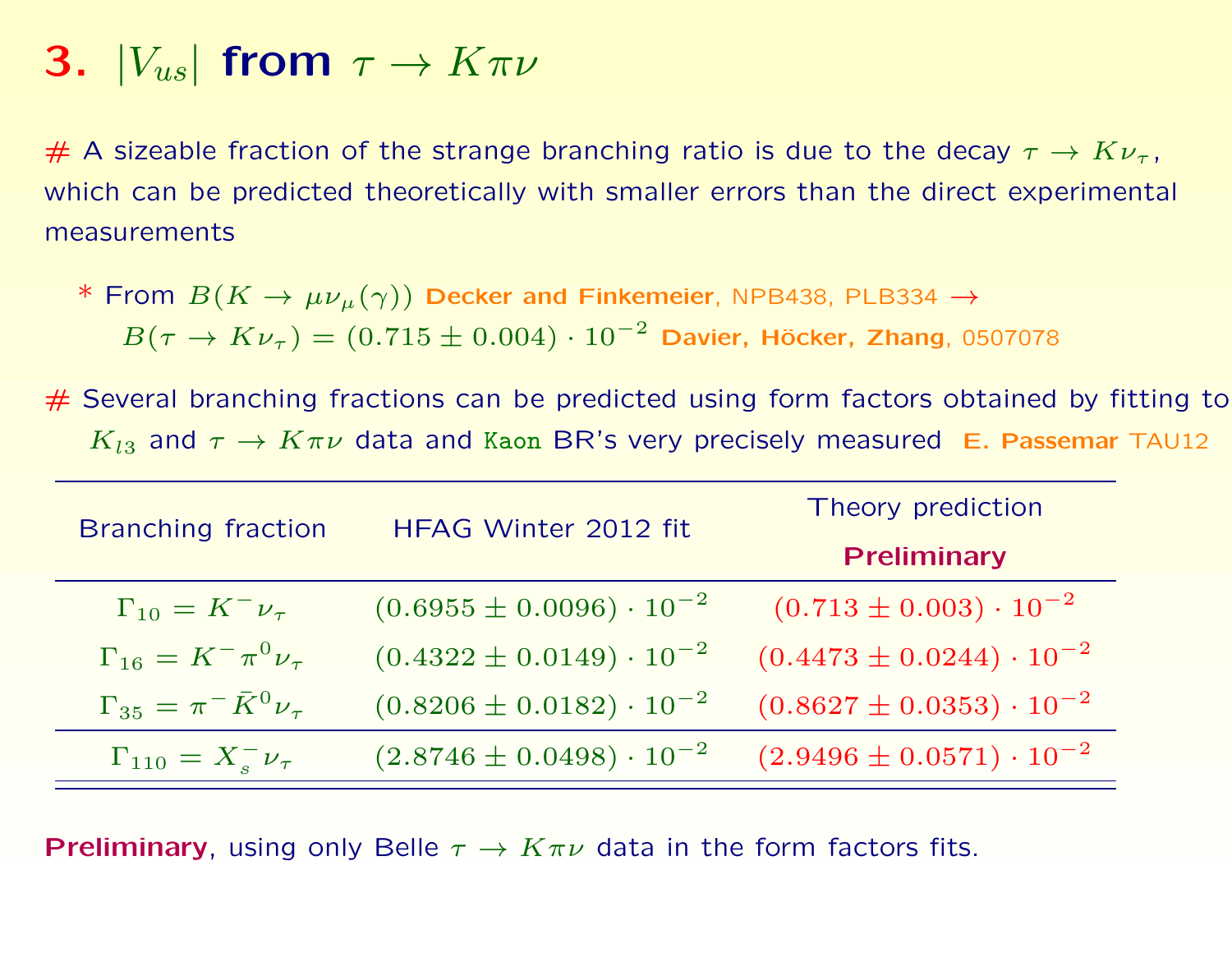#### Shift in  $R_{\tau,S}$ , and then in  $|V_{us}|$  from inclusive  $\tau$  decays.

 $|V_{us}| = 0.2173 \pm 0.0022 \rightarrow |V_{us}| = 0.2203 \pm 0.0025$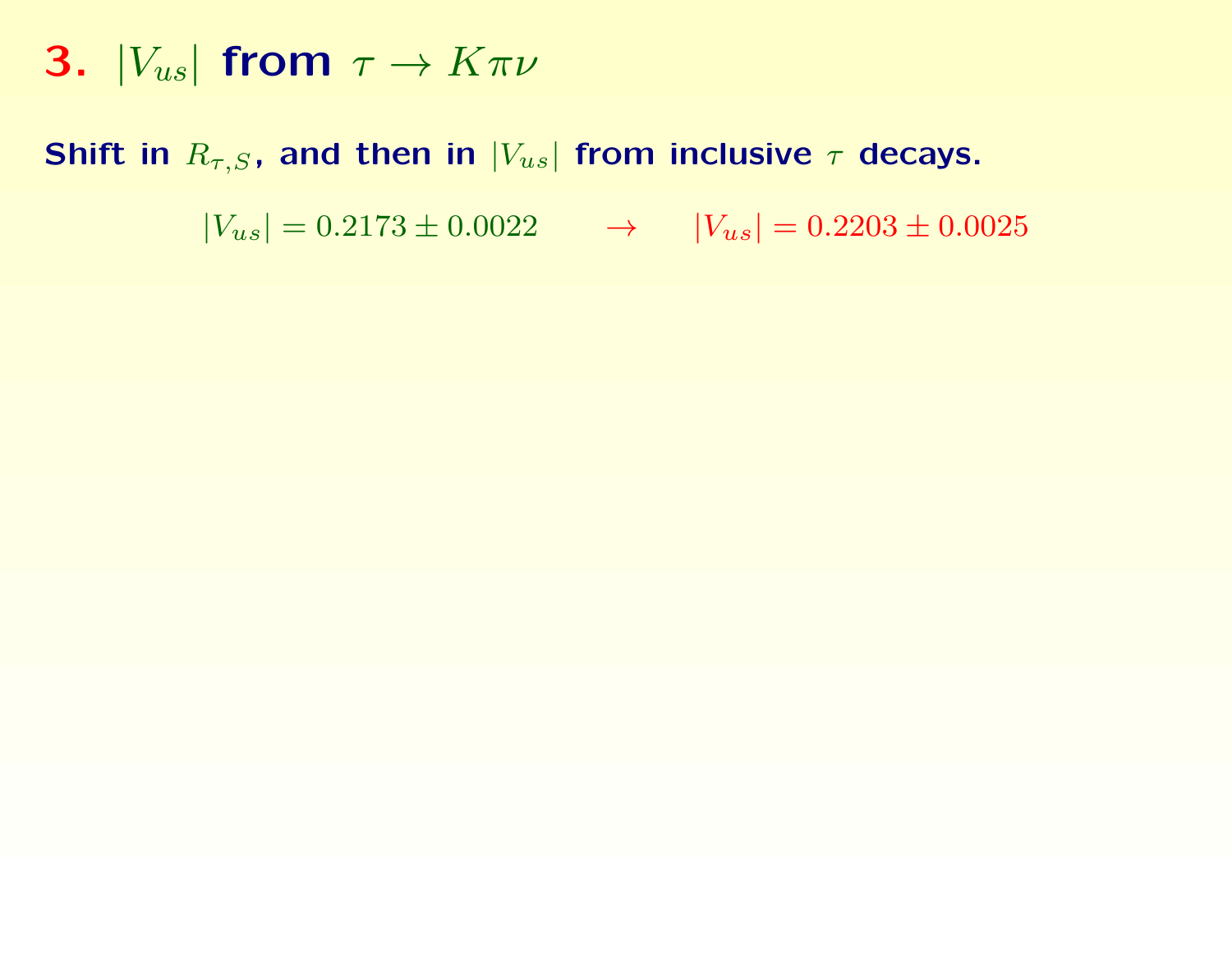Shift in  $R_{\tau,S}$ , and then in  $|V_{us}|$  from inclusive  $\tau$  decays.

 $|V_{us}| = 0.2173 \pm 0.0022 \rightarrow |V_{us}| = 0.2203 \pm 0.0025$ 

 $#$  PDG2012: "Eighteen of the 20 B-factory branching fraction measurements are smaller than the non-B-factory values. The average normalized difference between the two sets of measurements is -1.30(-1.41 for the 11 Belle measurements and -1.24 for the 9 BaBar measurements)"

Missing modes?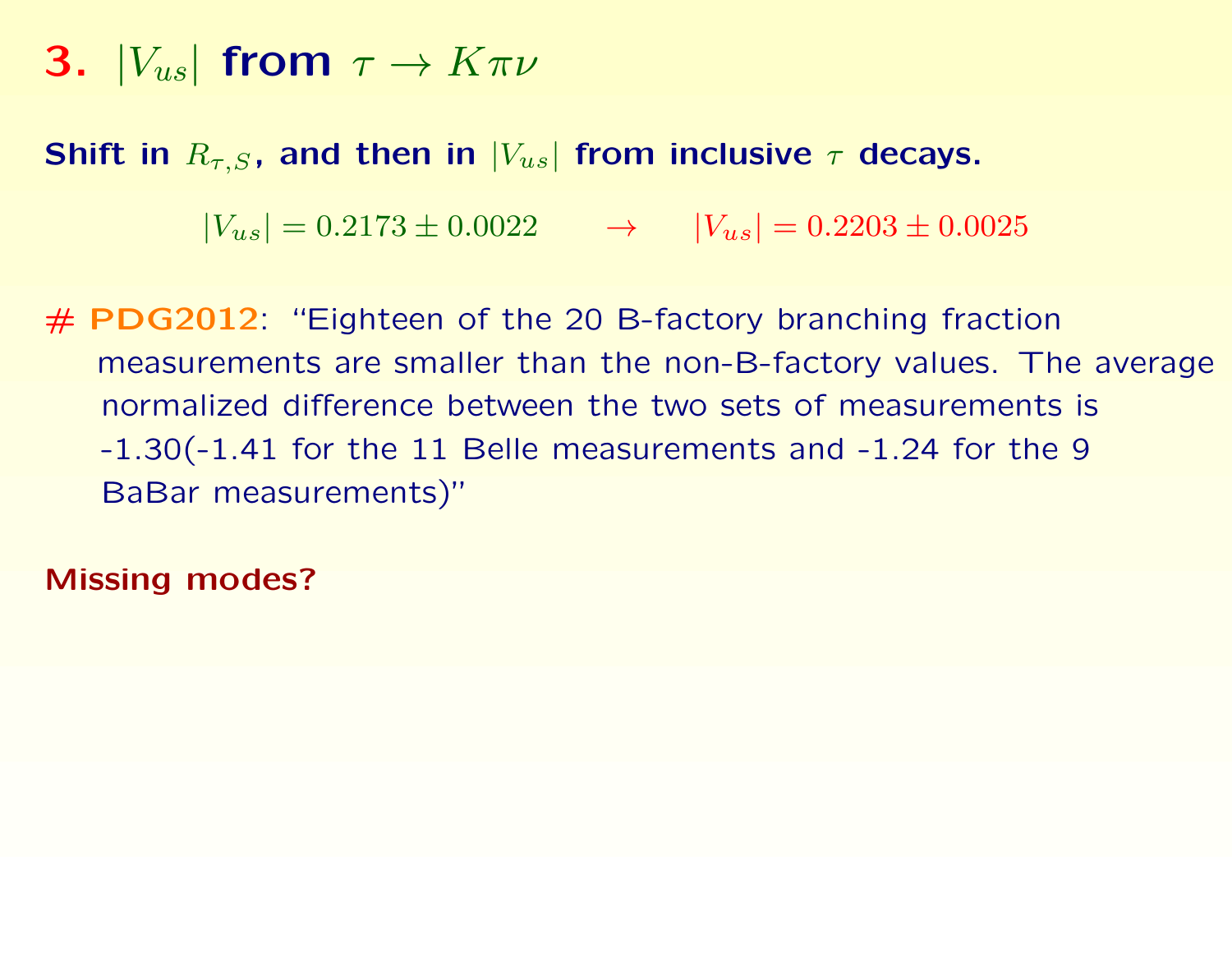$# |V_{us}|$  can be extracted from the ratio:

$$
\frac{B(\tau \to K\nu)}{B(\tau \to \pi\nu)} = \frac{f_K^2 |V_{us}|^2 (1 - m_K^2 / m_\tau^2)^2}{f_\pi^2 |V_{ud}|^2 (1 - m_\pi^2 / m_\tau^2)^2} \frac{r_{LD}(\tau \to K^- \nu_\tau)}{r_{LD}(\tau \to \pi^- \nu_\tau)}
$$

where  $r_{LD}$  corresponds to the long-distance EW radiative correction, see HFAG2012, 1207.1158.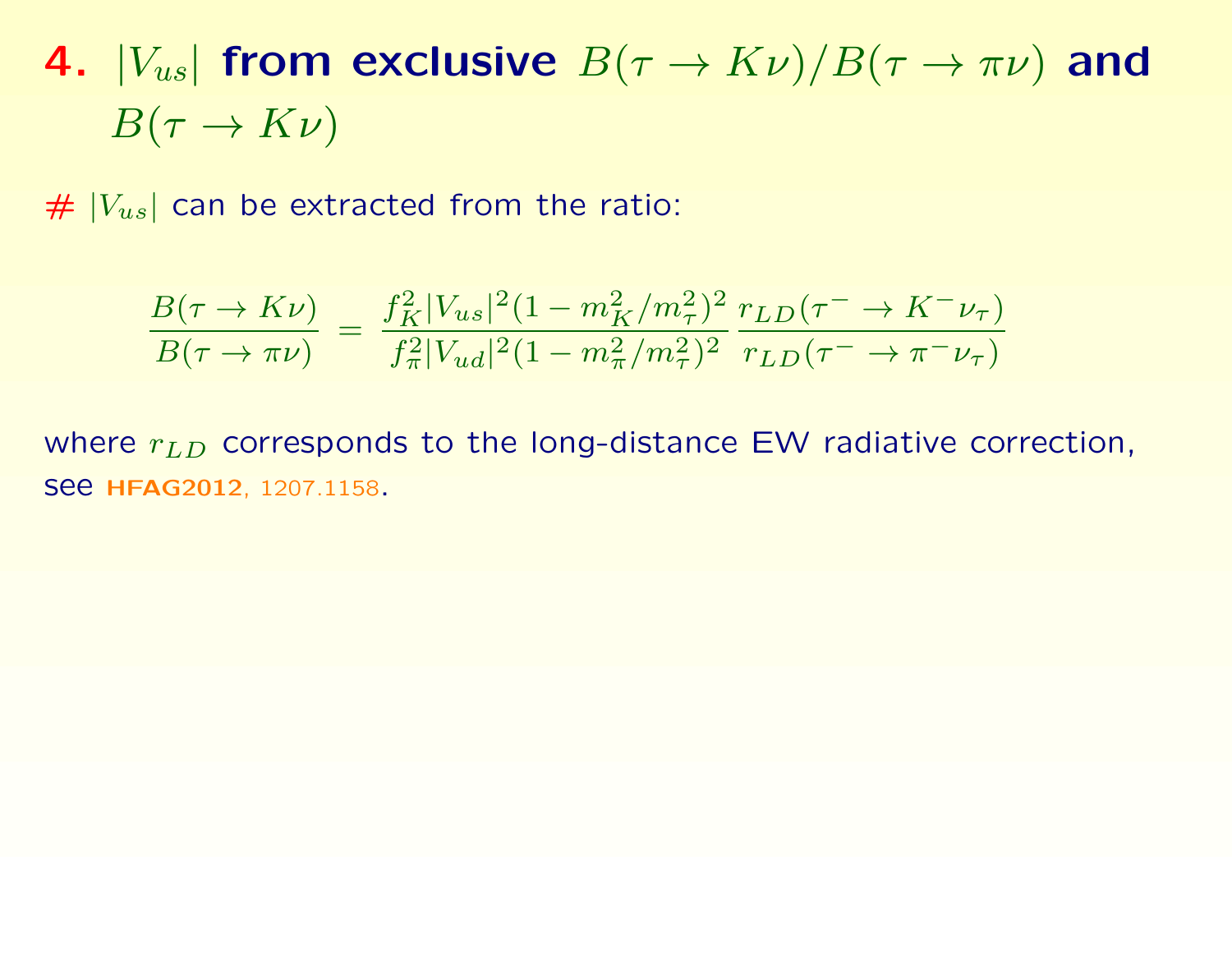$# |V_{us}|$  can be extracted from the ratio:

$$
\frac{B(\tau \to K\nu)}{B(\tau \to \pi\nu)} = \frac{f_K^2 |V_{us}|^2 (1 - m_K^2 / m_\tau^2)^2}{f_\pi^2 |V_{ud}|^2 (1 - m_\pi^2 / m_\tau^2)^2} \frac{r_{LD}(\tau \to K^- \nu_\tau)}{r_{LD}(\tau \to \pi^- \nu_\tau)}
$$

where  $r_{LD}$  corresponds to the long-distance EW radiative correction, see HFAG2012, 1207.1158.

\* Using HFAG2012:  $r_{LD}(\tau^{-} \to K^{-} \nu_{\tau})/r_{LD}(\tau^{-} \to \pi^{-} \nu_{\tau}) = 1.0003 \pm 0.0044$ ,  $B(\tau \to K\nu)/B(\tau \to \pi\nu) = 0.0643 \pm 0.0009$ 

\*  $|V_{ud}| = 0.97425 \pm 0.0022$  from Hardy and Towner 2008

\* and the lattice average  $f_K/f_\pi = 1.1936 \pm 0.0053$ , see J. Laiho's talk

 $|V_{us}|_{\tau K \pi} = 0.2229 \pm 0.0021$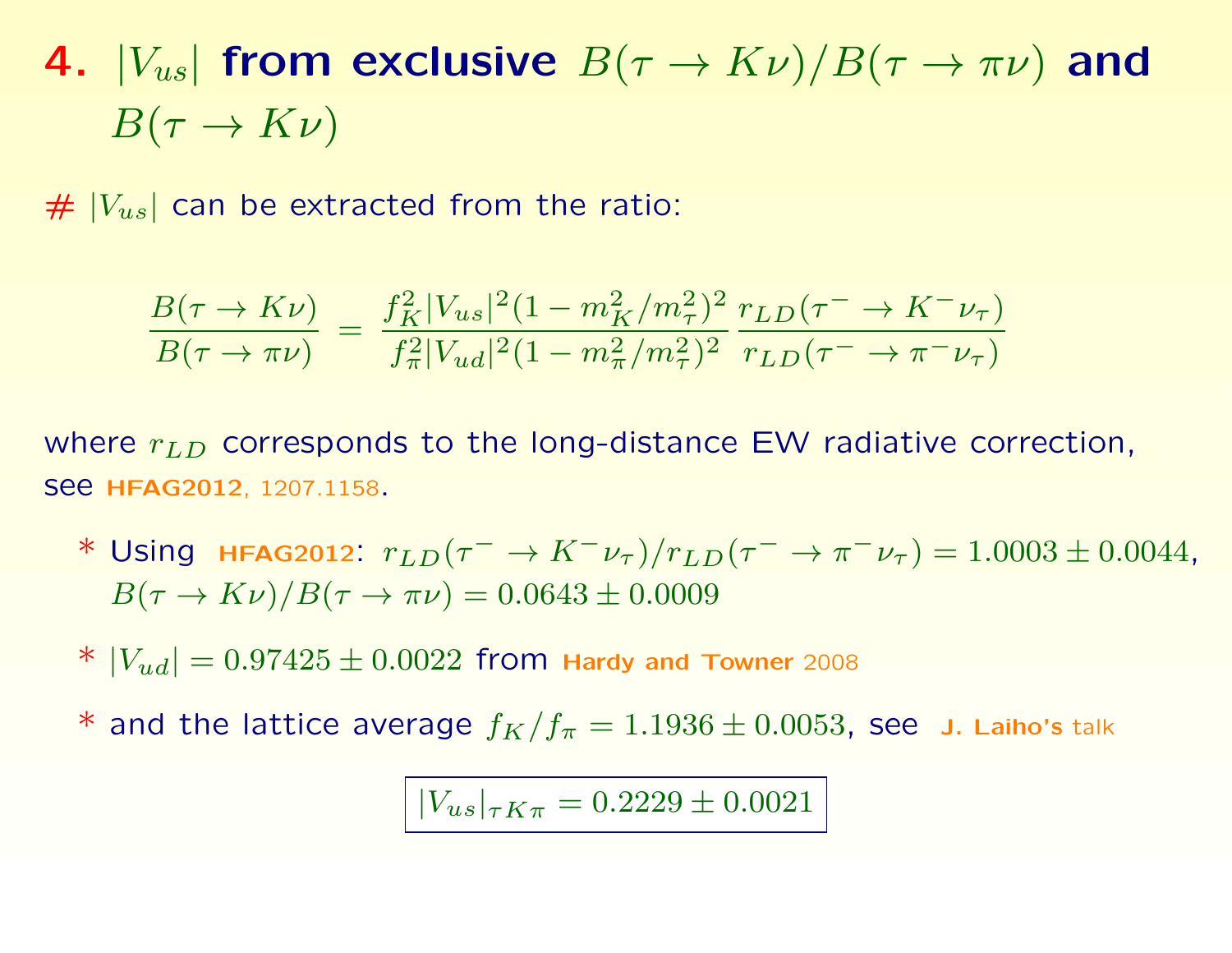$# |V_{us}|$  can also be extracted from:

$$
B(\tau \to K\nu) \,=\, \frac{G_F^2 f_K^2 |V_{us}|^2 m_\tau^3 \tau_\tau}{16 \pi \hbar} \left(1-\frac{m_K^2}{m_\tau^2}\right) S_{EW}
$$

\* Using again HFAG2012 averages for exp. quantities

\* and the lattice average  $f_K = (156.1 \pm 1.1)$   $\text{MeV}$ , see Laiho, Lunghi, Van de Water

$$
|V_{us}|_{\tau K} = 0.2214 \pm 0.0022
$$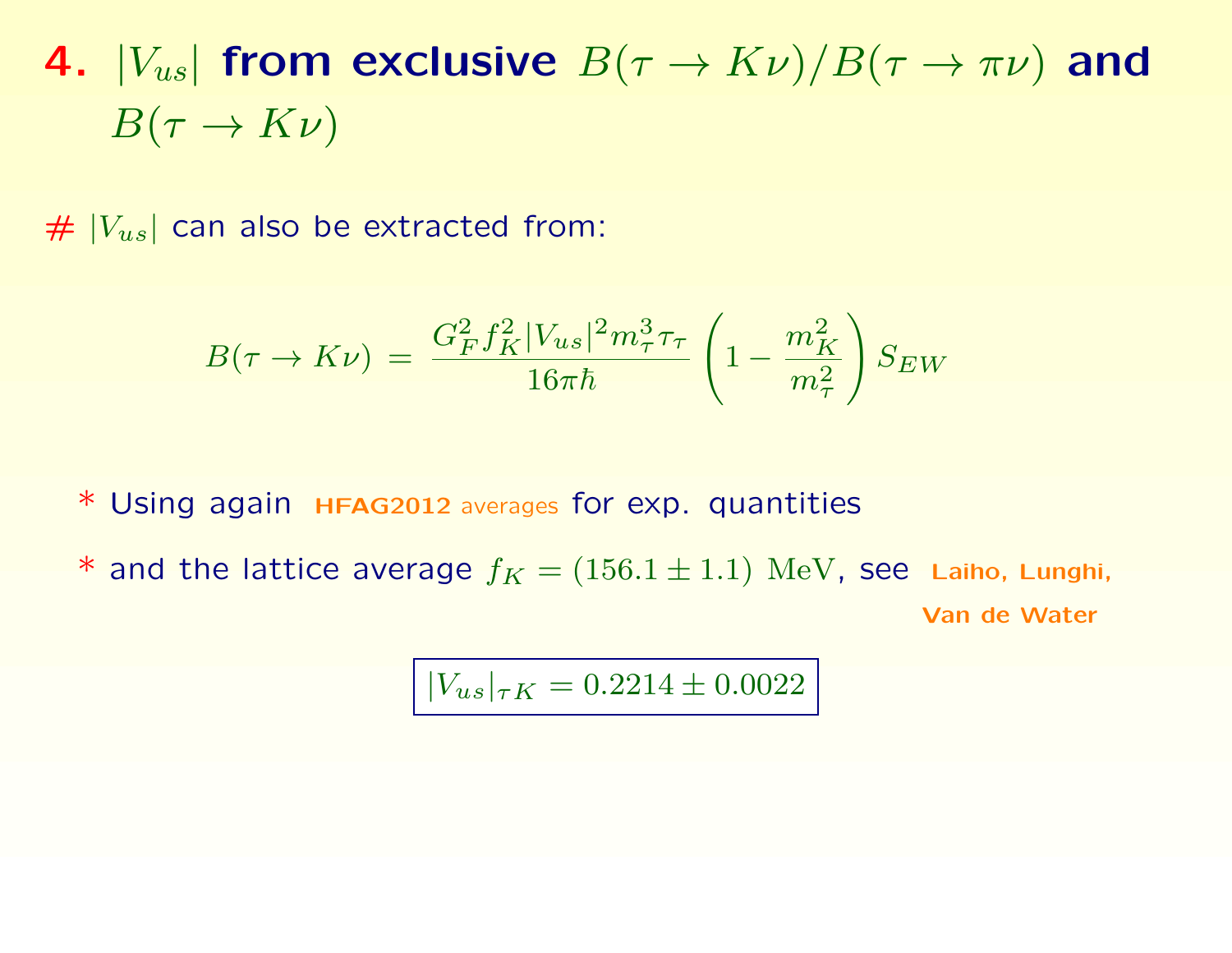$# |V_{us}|$  can also be extracted from:

$$
B(\tau \to K\nu) \,=\, \frac{G_F^2 f_K^2 |V_{us}|^2 m_\tau^3 \tau_\tau}{16 \pi \hbar} \left(1-\frac{m_K^2}{m_\tau^2}\right) S_{EW}
$$

\* Using again HFAG2012 averages for exp. quantities

\* and the lattice average  $f_K = (156.1 \pm 1.1)$   $\text{MeV}$ , see Laiho, Lunghi, Van de Water

$$
|V_{us}|_{\tau K} = 0.2214 \pm 0.0022
$$

(Using instead the theory prediction from Antonelli, Banerjee, Cirigliano, Luisiani, Passemar for  $B(\tau\to K\nu_\tau))$ 

 $(|V_{us}|_{\tau K} = 0.2242 \pm 0.0016$  Preliminary)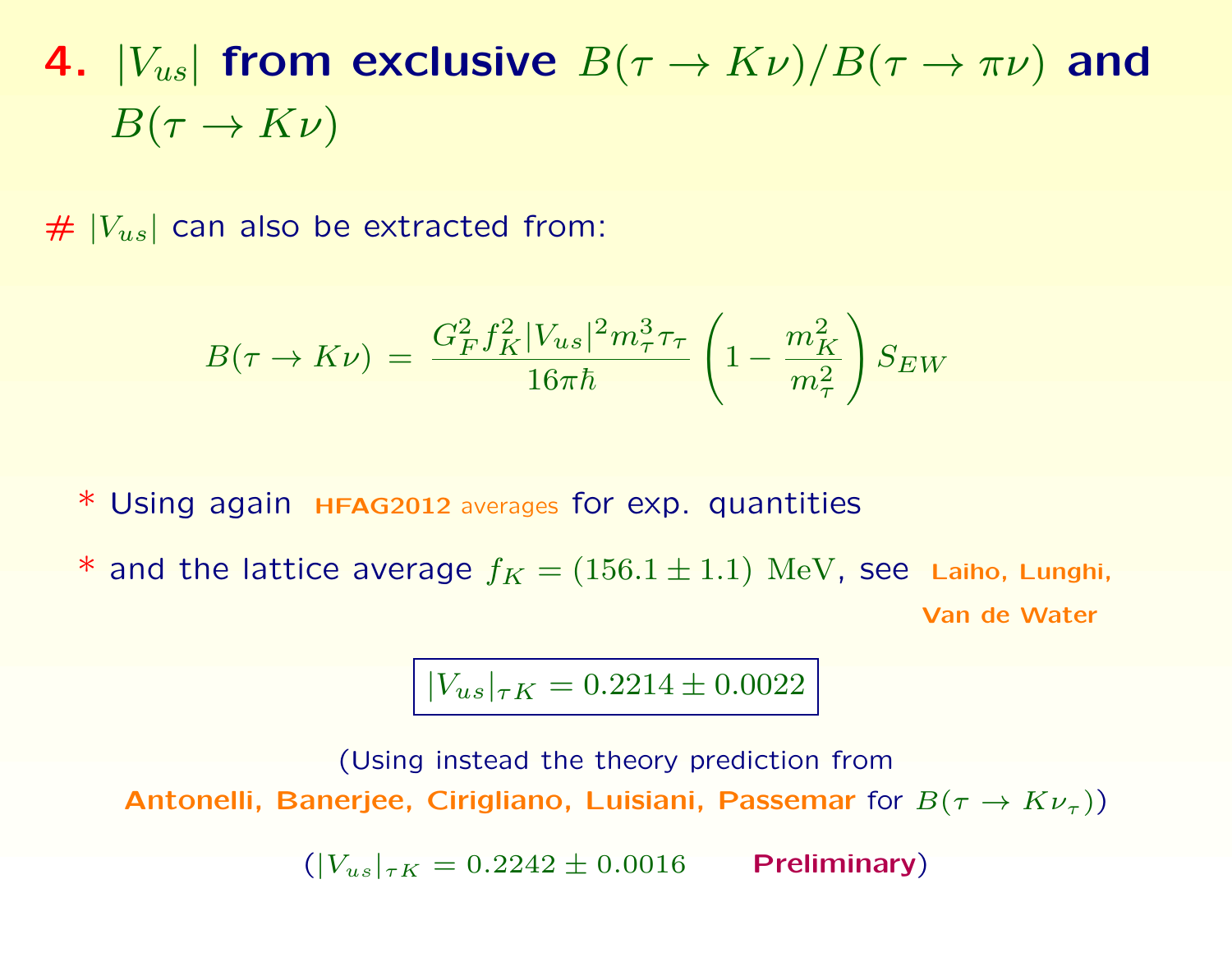## 5. Summary of results and conclusions



From inclusive Cabibbo-suppressed hadronic  $\tau$  decays:  $|V_{us}| = 0.2173 \pm 0.0020_{exp} \pm 0.0010_{th}$ 

Error is dominated by experiment  $\rightarrow$  potential to be the most precise determination of  $|V_{us}|$